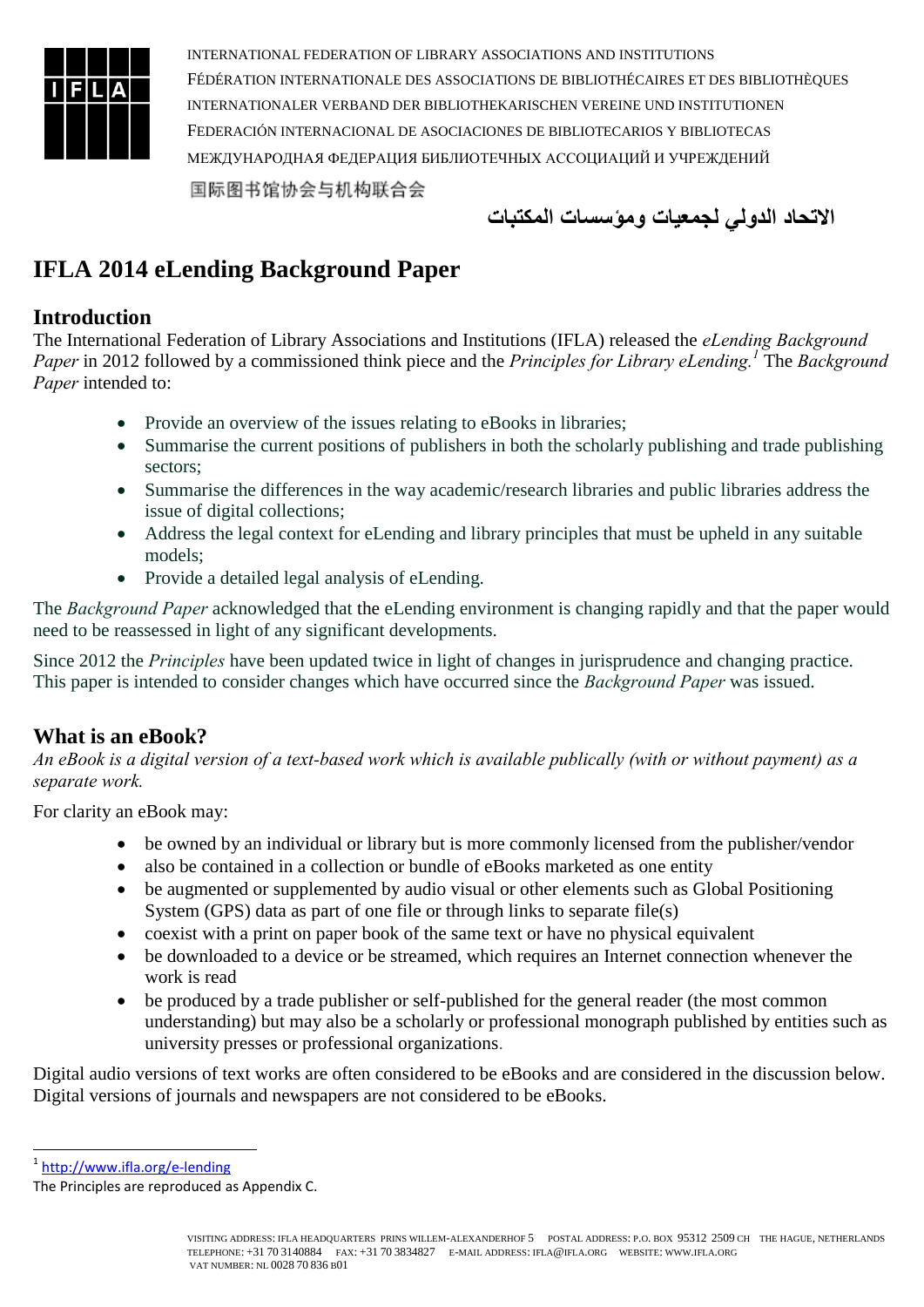

**االتحاد الدولي لجمعيات ومؤسسات المكتبات**

The intent of this definition is to focus on the creative content, text readable by the end user, irrespective of the reading device used to access the content.

#### **Discussion**

In discussions arising from the IFLA Background Paper on eLending and several iterations of the IFLA eLending principles, it became evident that there was no consensus in the library community on how to define an eBook. This is not surprising given that, as has been pointed out by Geoffrey Little, the *Oxford English Dictionary Online*  provides sixteen definitions of book and two for eBook:

> *…a hand held electronic device on which a book can be read. Also: a book whose text is available in an electronic format for reading on such a device or on a computer screen.<sup>2</sup>*

Little discusses the different perspectives on what is a book or an eBook: physical object (the print book or the eBook reader), text or computer code. For the purposes of this Paper, the focus is on the creative content, text readable by the end user.

In compiling statistics on library eBook holdings it was clear that different interpretations of the term eBook were being used. The above definition is an attempt to clarify what is intended to be addressed in this update.

It is challenging to address the issue of eBooks and libraries in the global context when on the one hand five billion people (70% of the world's population) do not have access to the Internet<sup>3</sup>, while in developed countries technological advances in the provision of digital content mean that the commonly held understanding of what is an eBook is viewed as already outdated by informed observers. This paper primarily focuses on the conventional understanding of what is an eBook in 2014 but it is understood that digital content provision is evolving rapidly and that it is possible, if not likely, that the current model of digital text produced by publishers as a single file and downloaded by individuals to hand held devices will be eroded.

The emergence of new content formats does not necessarily mean that old formats and technologies disappear. They may, but in a number of instances formats coexist. While there is much to anticipate with interest in the new digital ecosystems of creating and disseminating content, it is also probable that the current model of linear narrative contained in a single work, produced by a publisher and marketed to readers, will continue to have a significant commercial market and a place in library collections for some time to come.

-

<sup>2</sup> Cited in Geoffrey Little, "Introduction: What Is the History of (Electronic) Books? Or, This Page Intentionally Left Blank", *Papers of the Bibliographical Society of Canada,* Volume 51, #1, Spring 2013.

 $3$  The estimate provided at the 2014 Mobile World Congress.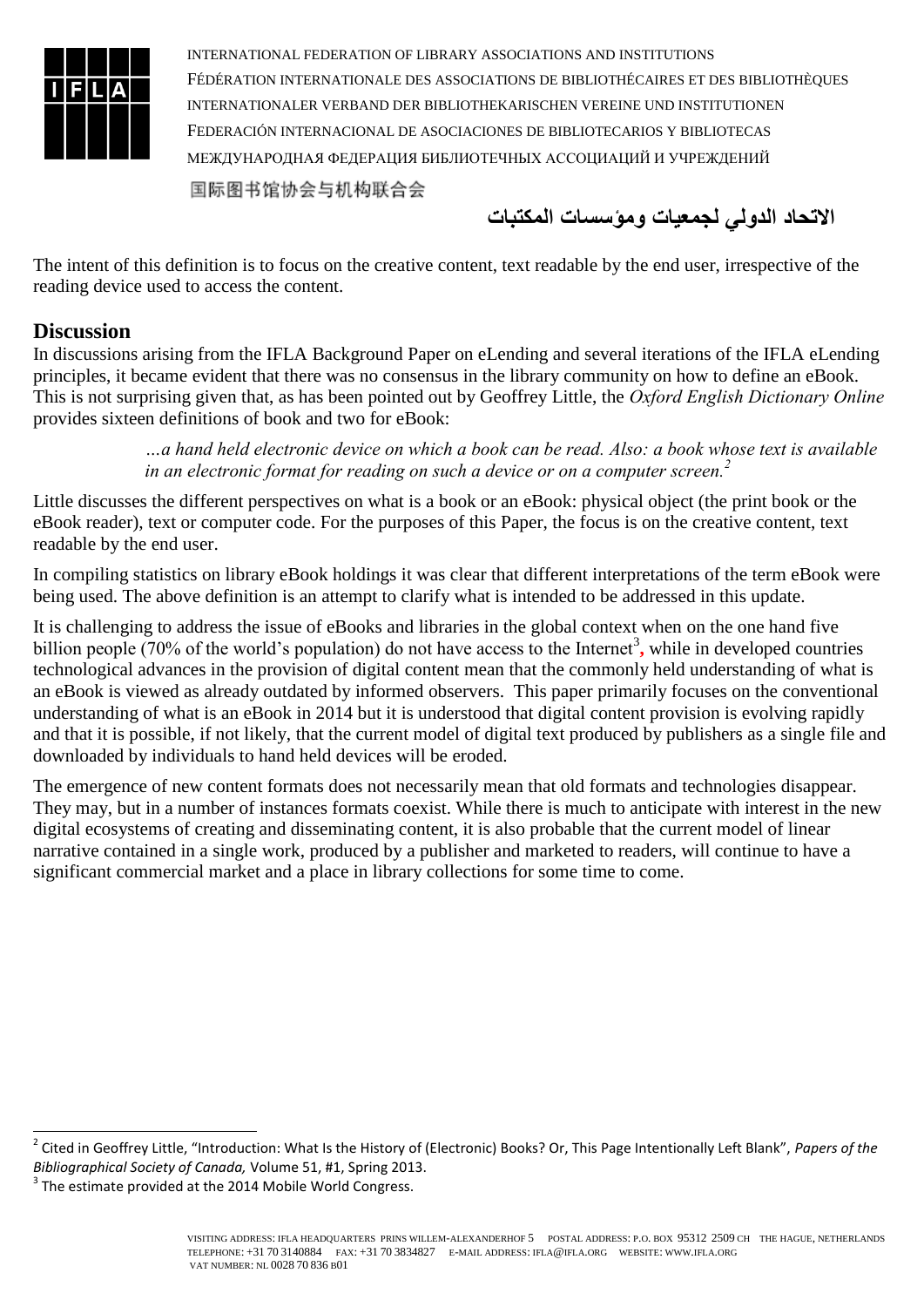

**االتحاد الدولي لجمعيات ومؤسسات المكتبات**

#### **What is eLending?**

*eLending is the temporary provision of an eBook by a library to a registered user for use away from the library premises and in the library should the user wish.* 

For clarity:

- the terms under which the eBook is lent may be dictated by purchase agreement, license or by the library itself, including number of simultaneous users, length of loan etc.
- The eBook may be supplied to the reader's device from a vendor, publisher or library server

#### **Discussion**

The term eLending is generally applied to the downloading of digital text from a library web site. In practice this most often involves the library user accessing the file from a location away from the library, which parallels how eBooks are purchased. The requirements not to have to travel to a library or bookstore and worry about open hours are both expected and viewed as a major convenience of the digital format. Books are available at anytime from anywhere where there is an Internet connection.

Remote access to library eBooks has been questioned in the UK referencing the EU Copyright Directive. UK publishers argued that a requirement that library users should be limited to downloading eBooks to their devices from within library premises was an appropriate "friction" in the same way that a limit of one user at a time was appropriate: i.e. both imposed limitations of borrowing print books on eBook collections despite the fact that there is no technological requirement for the limitations.

The UK Digital Economy Act 2010 defines "lent out" in the context of applying public lending right to eBooks:

*lent out*

*(a)means made available to a member of the public for use away from library premises for a limited time, but*

*(b)does not include being communicated by means of electronic transmission to a place other than library premises…<sup>4</sup>*

The UK Government seems to be acknowledging that the transfer of the work to a library user's reading device must take place on library premises and that this copy may then be "lent out": i.e. taken away from the library by the library user. This is an interesting attempt to enable library lending of eBooks which also should satisfy the publisher's desire for "friction". It is most likely that such a requirement would be totally unacceptable to library users and would significantly suppress library eBook usage.

<sup>-</sup>4 <http://www.legislation.gov.uk/ukpga/2010/24/section/43>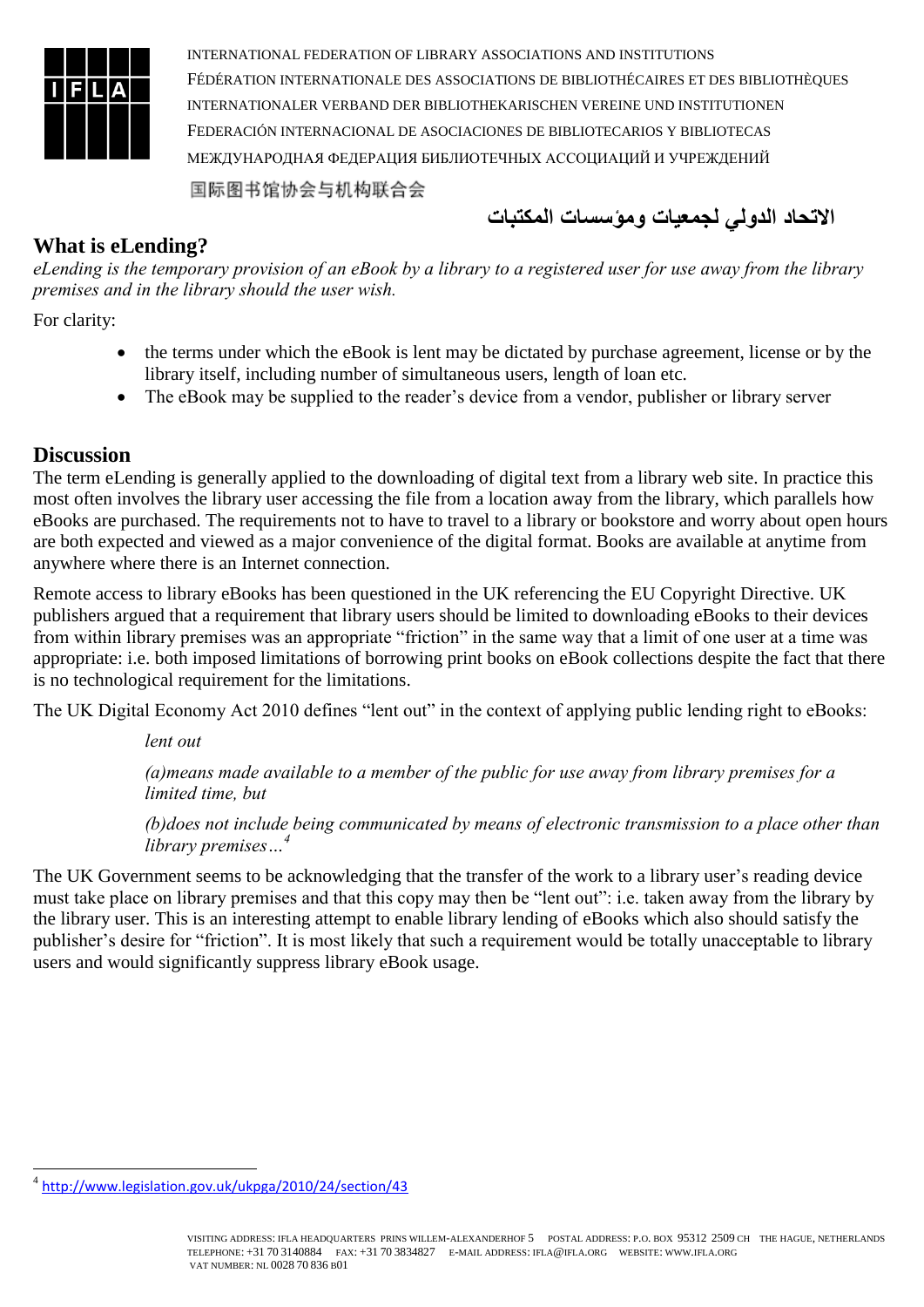

**االتحاد الدولي لجمعيات ومؤسسات المكتبات**

# **A Statistical Overview**

### **eBook Trends**

Given the different stages of maturity of eBook publishing in different countries**,** it is not surprising that digital publishing statistics and trends vary substantially by region and country.

In the United States, the most developed market for eBooks, 2013 saw a significant decline in eBook sales growth. This is dramatically illustrated considering the Association of American Publishers' first quarter eBook sales growth (the peak selling period of the year) over the past 4 years:

> 2010 +252%  $2011 + 159%$  $2012 + 28%$  $2013 + 5\%$

When considering eBook sales it is now routine for English language market analysts to use terms like "matured', "levelled off" and "plateaued". Having said this it is evident that eBooks now form an important and still growing revenue stream for trade publishers. In the words of one commentator "The e-book may turn out to be more of a complement to the printed book, as audiobooks have long been, rather than an outright substitute".<sup>5</sup>

In this context it should be noted that in 2013 overall US adult trade hardcover book revenue rose 9.7% in 2013**,**  while adult eBook revenue rose by 3.8%. In 2013 in the US, overall adult eBook revenue accounted for 27% of all adult trade revenue. By comparison, 2013 eBook sales in Canada (a less mature market for eBooks) accounted for 17% of all book purchases. In non-English speaking EU countries eBook sales revenue is correspondingly much lower, numbering in the low single digits: e.g. in Norway eBook sales account for less than 1% of publisher revenue and in The Netherlands 2.2% of revenue.<sup>6</sup>

Trade fiction continues to dominate eBook sales in mature markets. Single blockbuster titles such as *50 Shades of Grey* and *The Hunger Games* series are now so significant for overall eBook sales results that year to year comparisons can be distorted: e.g. in 2013 US children's eBook revenue declined by 26.7% over 2012 due to the popularity of *The Hunger Games* series in 2012.

While the US, UK and Canada are experiencing a levelling off in eBook sales, the CEO of ePubDirect, "Europe's largest eBook distributor", reports that "our publishers sold into a third more countries in 2013 than 2012".<sup>7</sup> The countries and regions reported to have significant eBook market growth are South America, Japan, Germany, France, Denmark, Norway, Switzerland and Belgium.

There are increasing predictions that dedicated eBook readers will be supplanted by the use of multi-use tablets for accessing eBooks. From a library perspective this may well be a helpful trend as with tablets, readers are more likely to be able to access library digital collections and not have to contend with technological barriers put in place in some countries by eReader suppliers such as Amazon. In a 2014 Canadian survey, 34% of respondents

http://www.washingtonpost.com/blogs/wonkblog/wp/2013/08/08/e-book-sales-are-leveling-off-heres-why/

<sup>-</sup>5 Neil Irwin, "E-book sales are leveling off. Here's why.", *Washington Post* , 8 Aug 2013,

<sup>6</sup> Dan Mount, *elending Landscape Report 2014,* Australian Library and Information Association.

 $^7$  Gareth Cuddy, "Five Reasons the Worldwide eBook Market Saw Huge Growth in 2013", Digital Book Wire, posted January 9, 2014, http://www.digitalbookworld.com/2014/five-reasons-the-worldwide-ebook-market-saw-huge-growth-in-2013/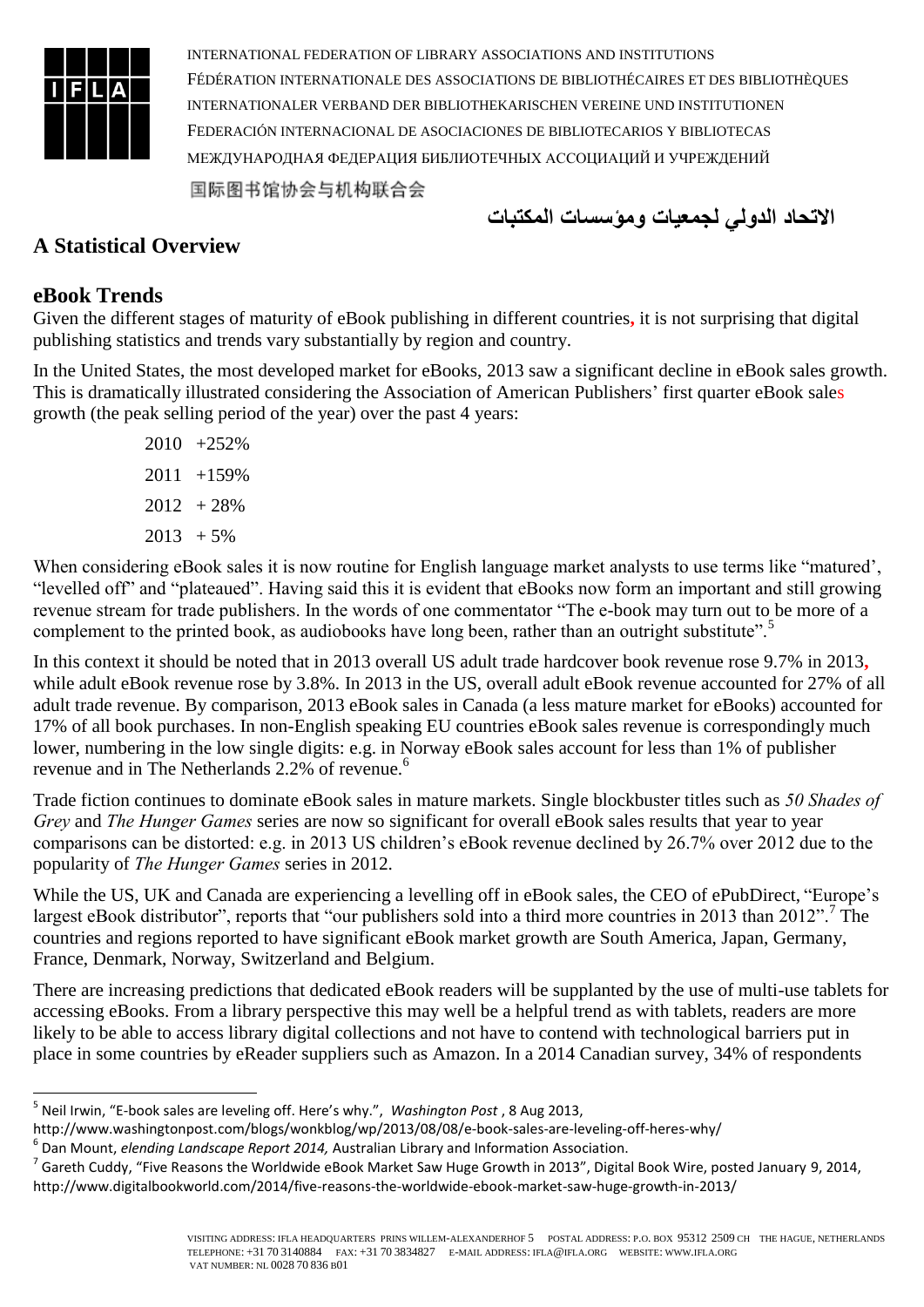

国际图书馆协会与机构联合会

# **االتحاد الدولي لجمعيات ومؤسسات المكتبات**

owned a tablet, an increase of 14% from 2013, and 29% owned a dedicated eReader, up 2% from 2013. <sup>8</sup> The 2013 Pew Research Center's Internet & American Life Project<sup>9</sup> found that as of January 2014 50% of Americans now have a dedicated handheld reading device (both tablets and dedicated eReaders). From December 2011 to January 2014, tablet ownership increased from 10% to 42% and dedicated eReader ownership increased from 10% to 32%. As more readers buy tablets, more of them are using those tablets to read e-books. Although cell phone and laptop/desktop computer ownership remained steady through the end of 2013, e-reading on those devices increased.

Of greater concern to everyone involved with books is evidence that less time may be spent reading than in the past, in part reflecting both less leisure time and increased "competition" for leisure time. A recent Canadian longitudinal poll of book buyers shows that their free time devoted to reading has declined from 25% in 2012 to  $21\%$  in 2014.<sup>10</sup>

Having said this, there is no doubt that book reading is an important activity for many and in the US there is evidence that it is increasing. According to the Pew study, more people are reading in the United States, apparently due to eReading. 76% of American adults read a book in some format in 2013. The typical adult read or listened to 5 books, a figure remaining steady over the past several years. Though print continues to dominate American reading habits (just 4% of readers are "eBook only"), eBook and audiobook reading are on the rise, with 28% of adult readers in 2013 reporting eBook use, a five point increase from the previous year. The sharpest increase occurred among readers aged 18-29, with nearly half (47%) reading an eBook in the past year.

# **eBook Holdings and Use in Library Collections**

# **Introduction**

It is challenging to obtain comparable multinational library data on eBooks as statistics often appear to be based on varying definitions, measuring use for streamed titles varies (logins, page views etc.) and retail and library availability can differ substantially from country to country. For this reason, the most useful statistics to indicate trends are changes over time for the same libraries.

To illustrate the wide divergence in eBook statistics:

Toronto Public Library 2013 (the largest public library system in North America):

eBook title holdings = 96,020 (includes downloadable text and audio books and streamed bundles) eBook "volume" holdings = 170,105 annual circulation  $= 1,620,638$  (excludes streamed bundles) annual circulation per volume  $= 12$  (excludes streamed bundles) annual circulation per title  $= 26.6$  (excludes streamed bundles)

 Singapore 2012 (both a national and public library) eBook title holdings =3,062,002 eBook circulation  $= 8,247,966$ 

 8 Noah Genner, "Canadian Book-Buying & Reading Behavior", BookNet Canada presentation.

 $9$  (Zickuhr, K., & Rainie, L. (2014, January 16). "E-Reading Rises as Device Ownership Jumps." Pew Research Center's Internet & American Life Project. Retrieved on March 25, 2014 from [http://www.pewinternet.org/2014/01/16/e-reading-rises-as-device-ownership](http://www.pewinternet.org/2014/01/16/e-reading-rises-as-device-ownership-jumps)[jumps.](http://www.pewinternet.org/2014/01/16/e-reading-rises-as-device-ownership-jumps))

<sup>&</sup>lt;sup>10</sup> Noah Genner, "Canadian Book-Buying & Reading Behavior", BookNet Canada presentation.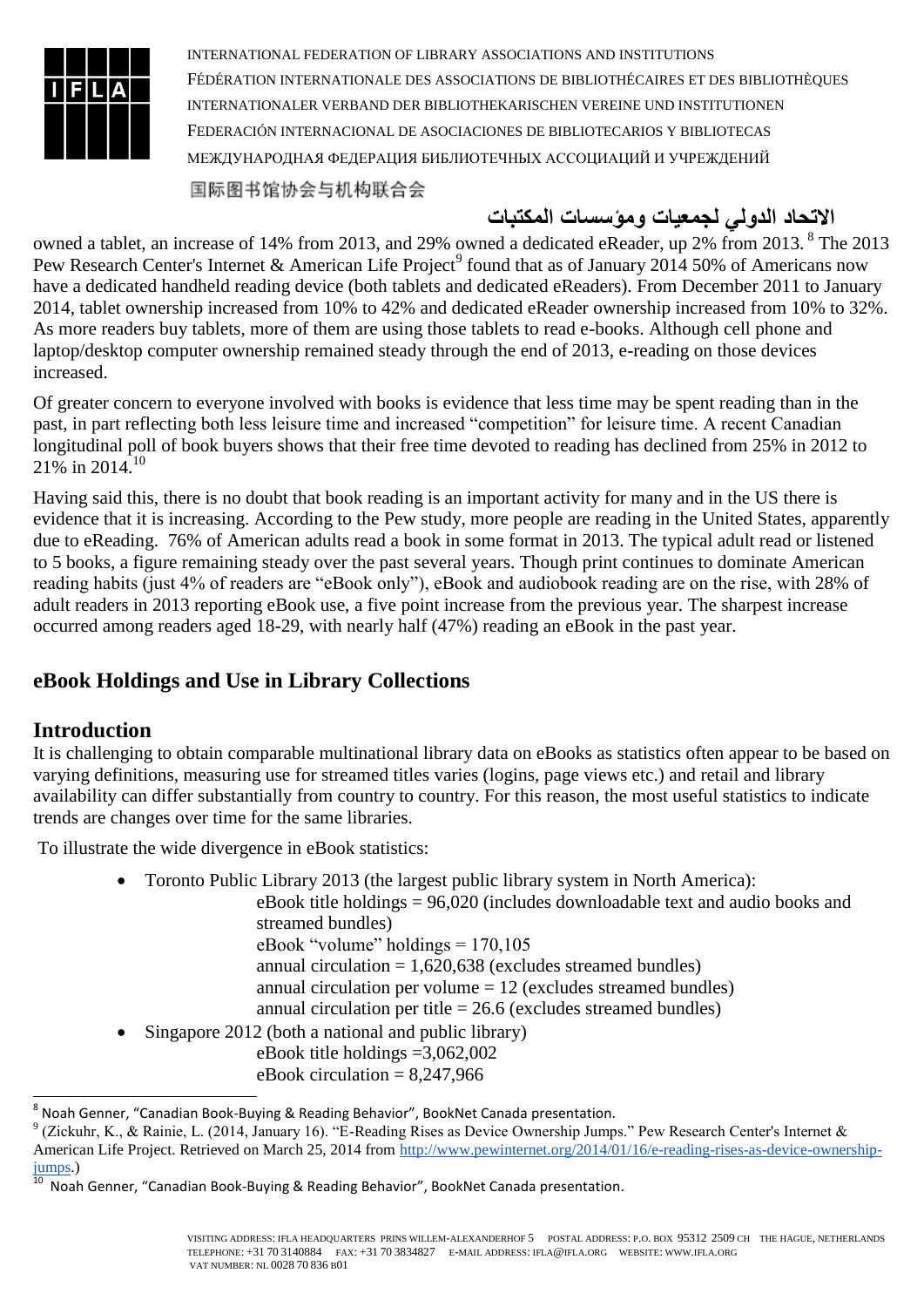

国际图书馆协会与机构联合会

**االتحاد الدولي لجمعيات ومؤسسات المكتبات**

annual circulation per title  $= 2.7$  Hong Kong public libraries 2013 eBook title holdings  $= 186,497$ eBook circulation  $= 164,054$ 

annual circulation per title  $= 1.1$ 

The dramatic variations in reported data are no doubt attributable to a number of different factors including differing publishing practice, the prevalence of reading devices and differing library capacity and practice.

When statistics for eBook collections in university libraries are considered the situation gets even more complicated. The statistics which university libraries have reported include unpublished theses and streamed lectures which do not fall within standard definitions of an eBook.

The following sections of the paper provide brief overviews of eBooks in libraries by region.

# **Africa**

The International Publishers Association estimates that 90% of overall publishing revenue in Africa is derived from education markets. It is not a surprise that the availability of eBooks from African libraries is limited largely to university collections with an emphasis on streamed scholarly publishing content originating outside the continent. The 2013 South African Book Fair had as its focus "The future of eBooks: the impact of the digital eBook phenomenon" and the comments from publishing executives solely dealt with the education market and the potential for acceptance of digital textbooks.

# **Asia**

eBook data reported from Asian countries indicates wide variations in library availability and use.

Apabi Chinese eBooks are published in Mainland China and its content emphasises more scholarly rather than leisure reading content.

Hong Kong public libraries report 186,497 eBook titles in their collections, 72,500 which are Apabi eBooks. The balance is made up of streamed bundle services including ebrary Academic Complete and EBSCOhost. The relatively low use of eBook collections (annual use of 1.1 per title) is attributed by library staff to the lack of leisure reading titles available and the confusing access requirements for the different databases.

A large majority of Japanese public libraries do not provide eBooks at this time.

Korean public libraries report over 3 million eBook titles available and annual expenditure of 3.6 million US dollars (2012).

Singapore reports 3,062,002 eBook titles, circulation of 8,247,966 and annual expenditure of \$1,268,857 US (all 2012).

Taiwan public libraries report eBook title holdings of 255,278 (2012) and annual circulation of 562,482 (2013).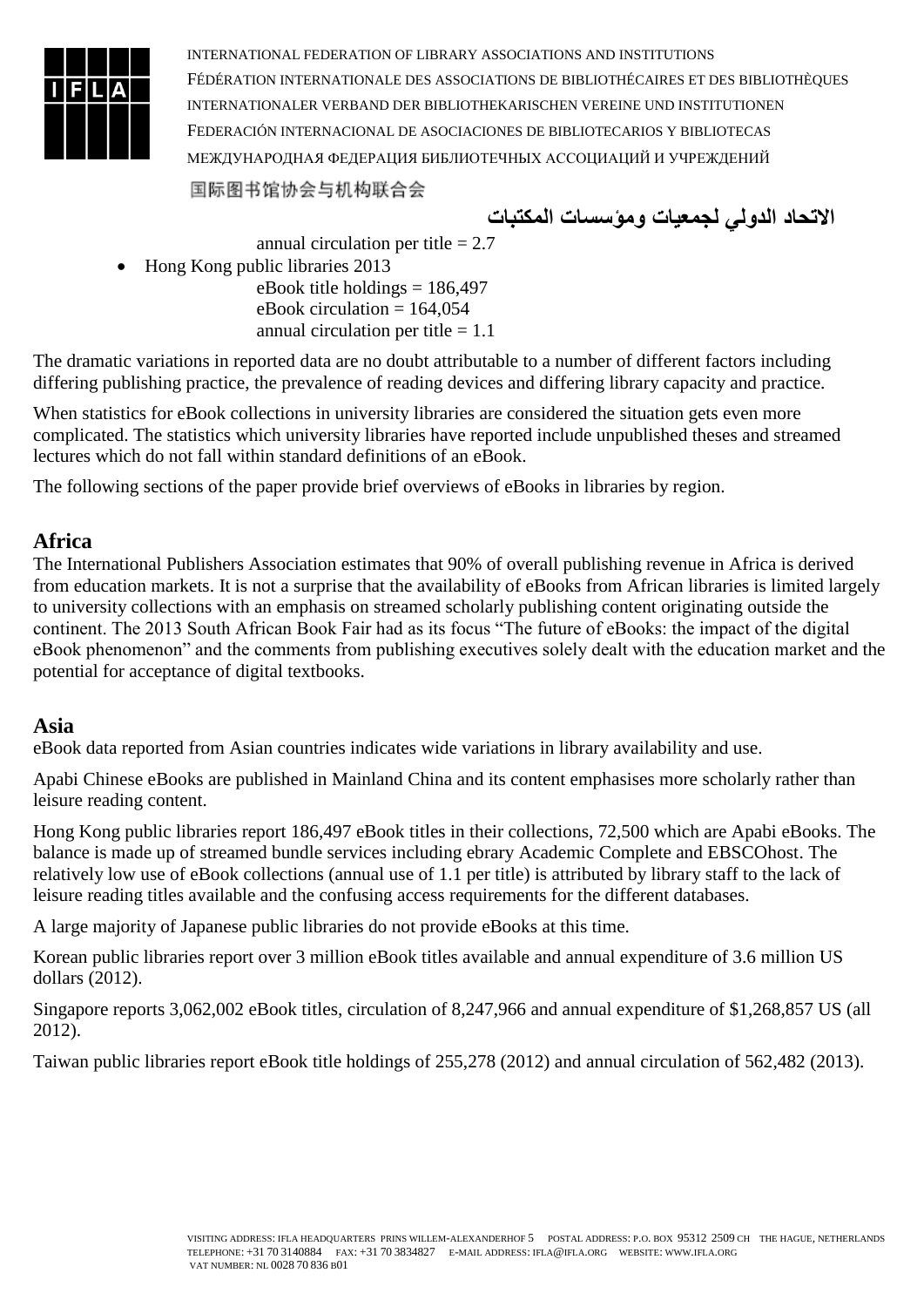

国际图书馆协会与机构联合会

**االتحاد الدولي لجمعيات ومؤسسات المكتبات**

### **Australia/New Zealand**

Public libraries in Australia and New Zealand report sustained and continuing growth in eBook provision and use:

- State of Victoria public libraries report 298,809 eBook downloads in 2011/12 and 497,045 downloads in 2012/13 (+66%)
- Users of the State Library of Western Australia downloaded 9,130 eBooks in January 2013 and 21,564 eBooks in January 2014 (+136%). The January 2014 loans constituted 1.4 loans per title available.
- Users of Brisbane City Libraries downloaded 4,212 eBooks in 2008 and 116,272 eBooks in 2012.
- New Zealand public libraries report 2012/13 holdings of 111,336 (growth of 1,762% in two years), downloads of 354,066 (growth of 1,968% in two years) and expenditure of \$1,038,543 NZ [\$900,868 US/€654,011] (growth of 363% in two years).

#### **Canada**

Five large urban public libraries<sup>11</sup> in Canada with mature digital collections serving a combined population of 8,402,000 reported the following combined digital use statistics:

- Downloadable eBook circulation in 2013 was 2,871,514 downloads or 0.34 per capita.
- This is a 1,313.3% increase over 2010 downloads and a 60.9% increase over 2012 downloads.
- 139,023 downloadable eBook titles were in their collections (an increase of 526% over 2010) and 244,951 eBook "volumes"<sup>12</sup> or 1.8 "volumes" per title.
- In 2013 the average annual downloads per volume was 12.
- The libraries provide access to 37,369 downloadable audio titles.

In Quebec, 71 public libraries belong to BIBLIOPRESTO.CA.<sup>13</sup> Library users downloaded 661,598 eBooks in 2012/13 and it is projected that downloads will double in the next 12 months. Individual library data is indicative of strong growth in eBook availability and use:

- Montreal Public Library downloads grew from 9,559 in 2012 to 31,708 in 2013 (+232%)
- Quebec City Public Library downloads grew from 27,417 in 2012 to 69,951 in 2013 (+155%).

#### **Europe**

As is the case with the publishing sector, libraries in the European Union have been slower to adopt eBooks, especially in non-English speaking countries. eBook availability in EU libraries varies significantly from country to country depending upon factors such as the funding available for library purchasing, indigenous publishing practice, library governance structure and preferred licensing regimes. EU national initiatives are discussed by country in the next section of the paper.

1

<sup>&</sup>lt;sup>11</sup> Edmonton, Hamilton, Ottawa, Toronto, Vancouver.

<sup>&</sup>lt;sup>12</sup> Given that the major trade eBook publishers require only one reader at a time of licenced or purchased eBooks, libraries purchase or licence multiple volumes or "copies" of the same title to meet user demand.

 $^{13}$  see page 19.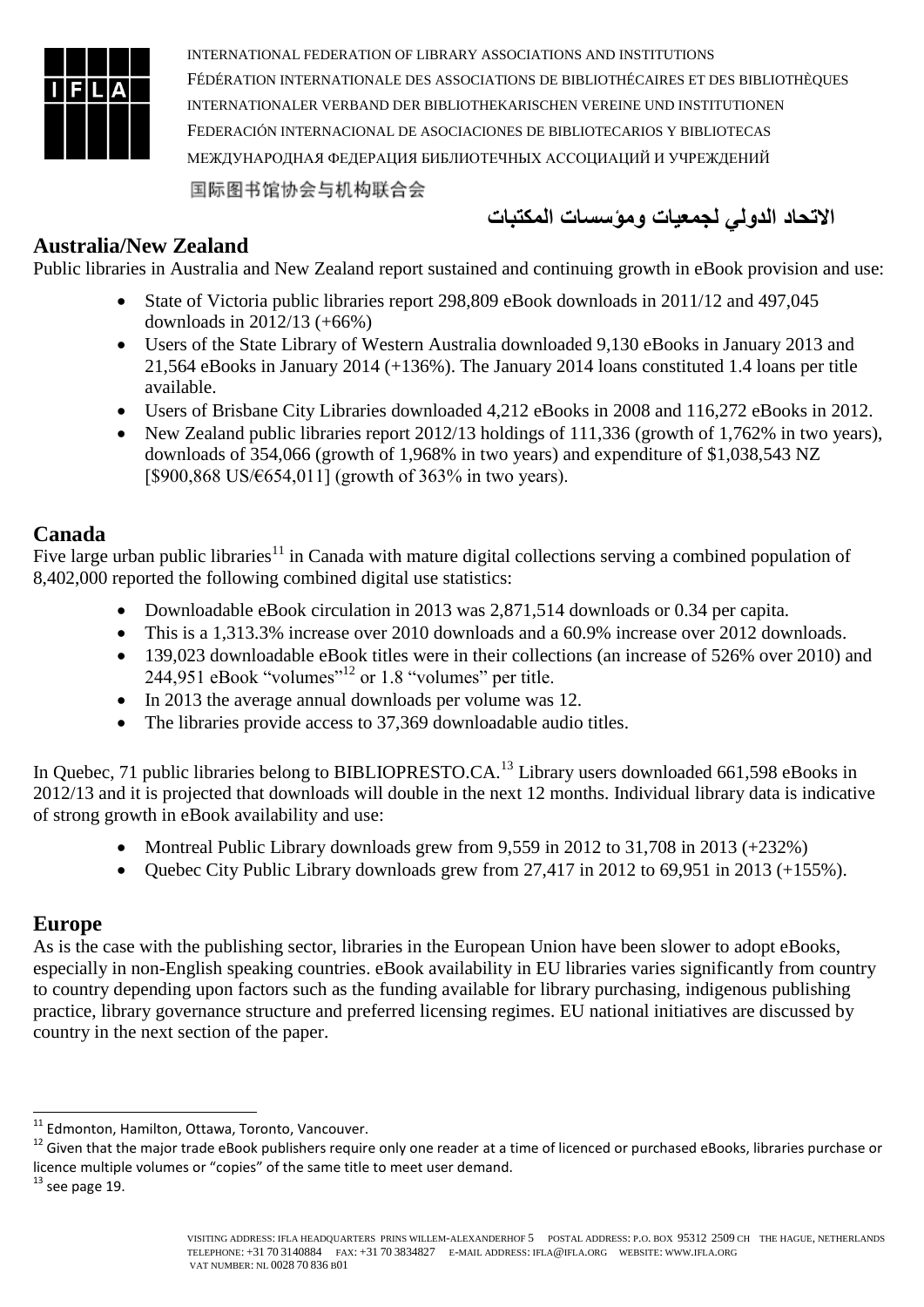

**االتحاد الدولي لجمعيات ومؤسسات المكتبات**

#### **United States**

According to *Library Journal*'s "2013 Report on E-Books in Public Libraries"<sup>14</sup>, where 89% of US public libraries offer eBooks, collection size and circulation have increased:

- 45% increase in median number of e-books between 2012 (5,080) and 2013 (7,380)
- 145% circulation increase from 2011 to 2012 (with anticipated 2013 increase of +38.9%)

These numbers reflect all points of access, including those directly licensed or purchased by an individual library and those available through a consortium.

91% of library eBooks are accessed one user at a time comprising:

- 70% downloaded copies
- 21% web-based access copies

9% are unlimited, simultaneous access.

Public demand for eBooks in the US public libraries has held steady at 6:1 holds-to-copy eBook ratio (unchanged from 2011-2013).

### **Library eBook Licence and Purchase Models**

#### **Overview**

1

The overriding eBook issues for libraries continue to be the withholding of content and the imposition of problematic and differing licence terms and conditions by major trade publishers. From an IFLA perspective, a further complication is the lack of consistency by individual multinational trade publishers in eBook licensing practices from country to country. Having said this, there have been improvements in library title availability in some eBook markets, most notably the US. At the time of writing, all of the Big Six multinational trade publishers<sup>15</sup> are supplying eBooks to US libraries (in the case of Simon & Schuster this is presently limited to a small number of libraries as pilot projects). The situation is volatile with the potential for improvement or erosion in eBook availability ever present. One notable case of erosion occurred when Penguin withdrew titles from OverDrive in 2012, with widespread protests following this move.

The following licence models dominate library access to eBooks:

- Multiple User Access/Limited Time: most commonly used for streamed eBook title bundles this approach permits multiple simultaneous users for a fixed licence term. This approach also applies to the "pay per loan" model in use in several EU countries such as Sweden and Denmark where publishers and libraries agree on a fixed payment per eBook download.
- Single User Access/Perpetual Term: this approach limits the use of a specific "volume" to one reader at a time and there is a one-time purchase with no requirement to repurchase (e.g. Random House, Hachette).

<sup>&</sup>lt;sup>14</sup> Available for download at http://www.thedigitalshift.com/research/ebook-usage-u-s-public-libraries-2013-report/

<sup>&</sup>lt;sup>15</sup> Hachette, Harper Collins, Macmillan, Penguin, Random House and Simon and Schuster. Despite the 2013 merger of Penguin and Random House, the companies have not yet standardized their library eBook licence terms hence the continued use of the term the "Big Six" in this context.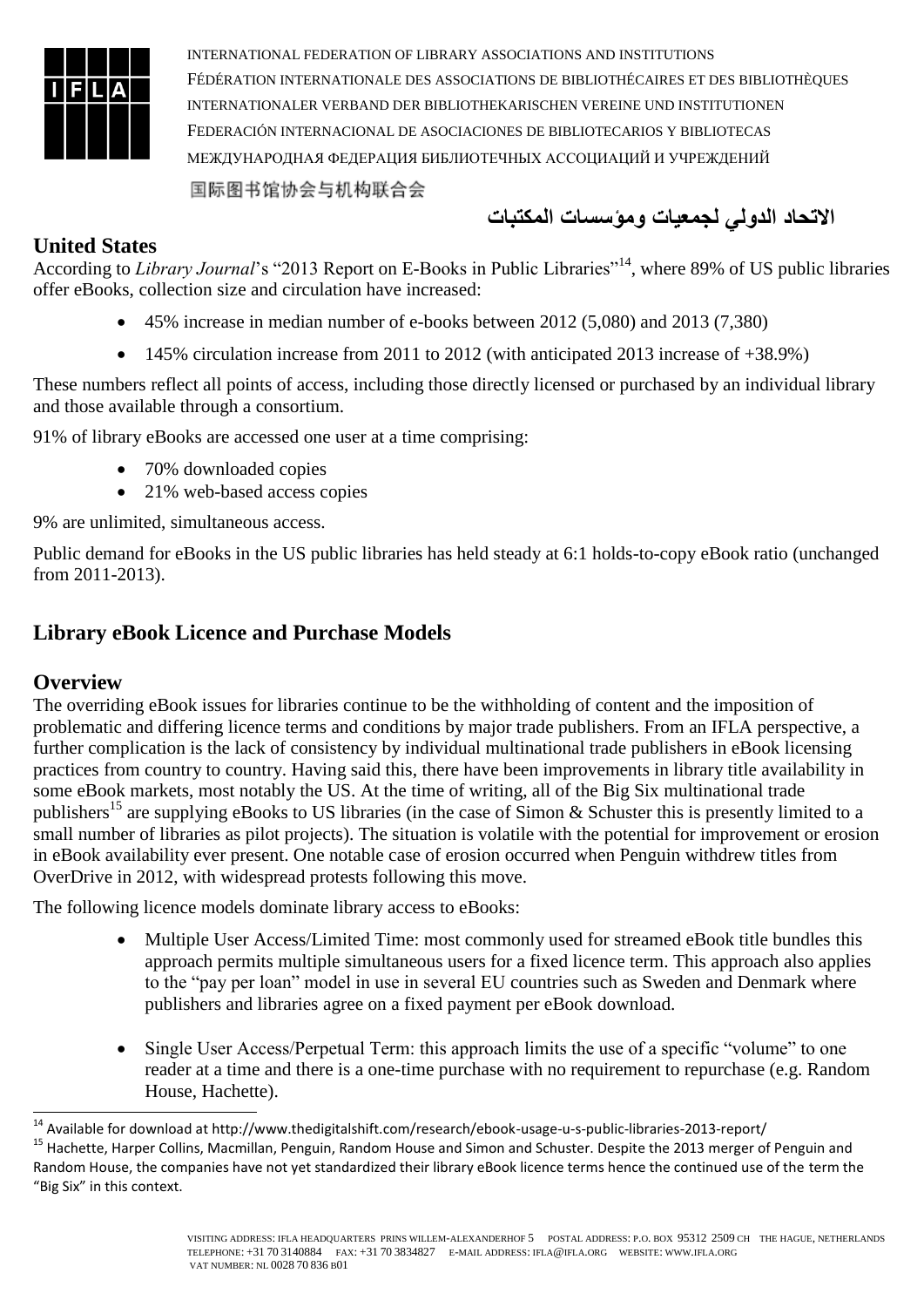

1

INTERNATIONAL FEDERATION OF LIBRARY ASSOCIATIONS AND INSTITUTIONS FÉDÉRATION INTERNATIONALE DES ASSOCIATIONS DE BIBLIOTHÉCAIRES ET DES BIBLIOTHÈQUES INTERNATIONALER VERBAND DER BIBLIOTHEKARISCHEN VEREINE UND INSTITUTIONEN FEDERACIÓN INTERNACIONAL DE ASOCIACIONES DE BIBLIOTECARIOS Y BIBLIOTECAS МЕЖДУНАРОДНАЯ ФЕДЕРАЦИЯ БИБЛИОТЕЧНЫХ АССОЦИАЦИЙ И УЧРЕЖДЕНИЙ

国际图书馆协会与机构联合会

# **االتحاد الدولي لجمعيات ومؤسسات المكتبات**

- Single User Access/Limited Term: this approach limits the use of a specific "volume" to one reader at a time and requires the library to renew the licence when the term expires or the library will lose access (e.g. Macmillan, Simon and Schuster and Penguin).
- Single User Access/Limited Circulation: this approach limits the use of a specific "volume" to one reader at a time and limits availability to a set number of loans (e.g. Harper Collins).

In the United States, public libraries have accepted these models, although with continued concern over pricing and licence terms. For trade titles, US public libraries' purchasing is as follows:

- 62% license eBooks with a set number of circs (up from 24% in 2012)
- 58% purchase with perpetual access (up from 48% in 2012)
- 38% purchase subscriptions (up from 37% in 2012)

There are significant variations in library pricing practice among the Big Six ranging from the retail price to three times the retail price or more<sup>16</sup>. In the case of Random House, the higher price is linked to providing permanent access.

The use of embargoes (withholding library availability of selected titles, typically new bestsellers) continues to be implemented by some, but not all, of the Big Six.

Netflix pioneered a hugely successful monthly subscription service which provides access to a large selection of streamed movies and television programmes, which has reduced reliance on older supply models: video rental stores, broadcast television, libraries.... This digital content delivery model is starting to emerge as a means of supplying the general public with access to magazines and eBooks. While the marketing to libraries of eBook "bundles" of scholarly, technical and professional content has existed for decades, the concept of a subscription service for mainstream trade book titles is new. Subscription eBook bundling companies targeting individual readers include:

- Oyster 200,000 titles available. Up to 10 books can be "borrowed" at one time for a monthly charge of \$9.95 US ( $\epsilon$ 7.20)
- Epic! streaming 2,000 international children's titles for an annual subscription of \$79.99 US (€58.05)
- Mofibo.com a Danish streaming and download service providing 8,500 eBooks for 99DKK (€13.25 or \$18.25 US) per month.

Such bundling services may well come to dominate the distribution of certain categories of eBooks with the likelihood of success more probable for areas such as mystery and romance fiction (categories which are among the most successful with downloadable eBook sales) where substitutability is more prevalent and where readers are more likely to read a large number of titles. As far as trade eBooks are concerned, such services present a serious challenge to the role of libraries as the bundling services are more likely to view libraries as direct competition. The tension between commercial content providers with a profit motive and libraries with a free access to information motive will intensify when the service provided, a large curated collection of eBooks, appears to be the same. Libraries will face a major challenge if rightsholders continue to restrict their access to

<sup>16</sup> The Australian Library and Information Association report *eLending landscape report 2014* cites Donna Tartt's *The Goldfinch* which is available to individuals from Amazon for \$7.50US and is available to libraries through OverDrive for \$90.00US (+1,200%).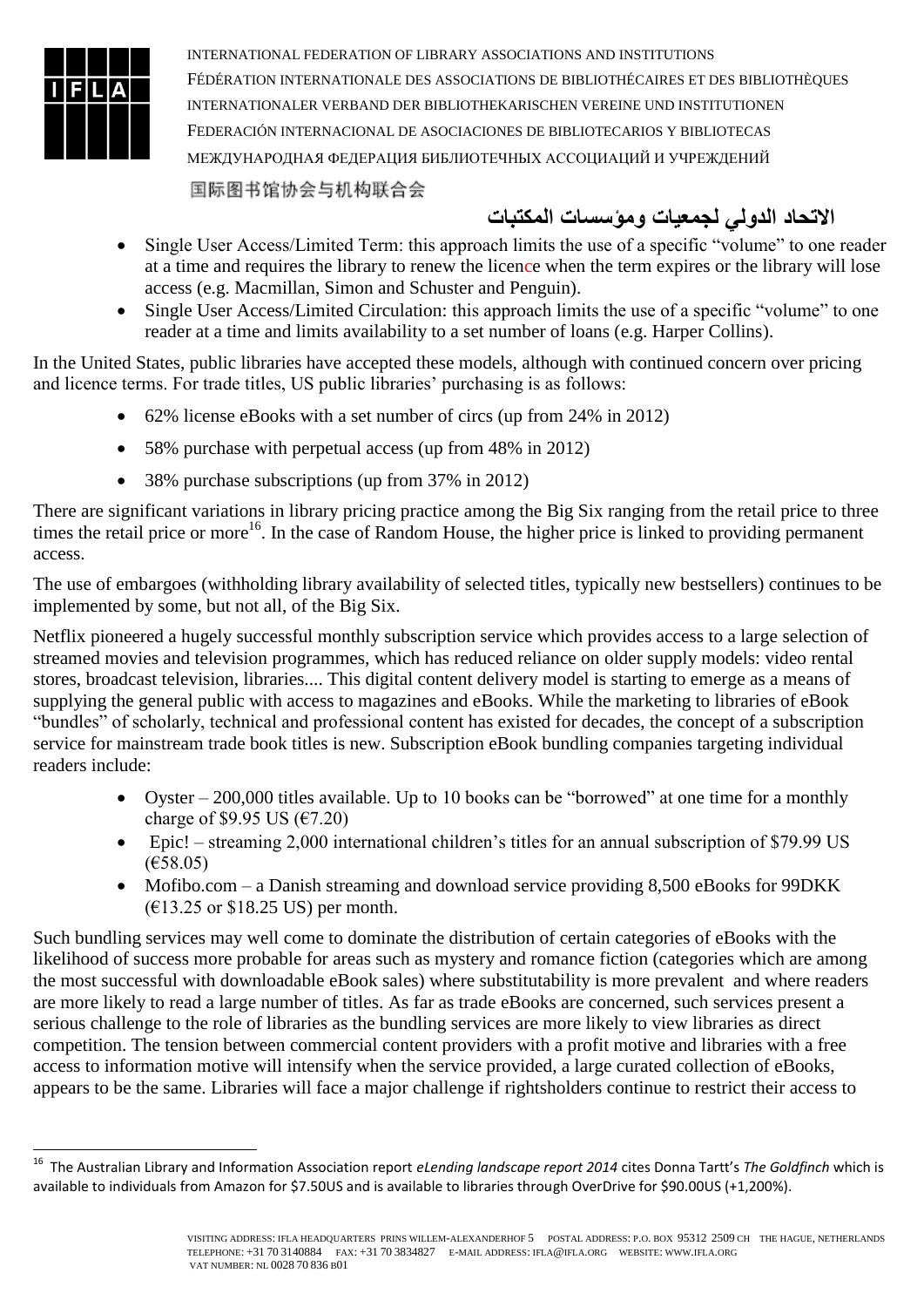

**االتحاد الدولي لجمعيات ومؤسسات المكتبات**

titles while preference is given to for-profit bundling services which present a better ongoing revenue stream for their books.

The use of a "buy button" has been promoted as a means of encouraging publisher supply of eBooks to libraries. A "buy button" provides users of library eBook collections with the option of purchasing a digital copy from a third party. This is controversial for some as it constitutes public sector competition with the private sector and the issue of where the order is placed puts the library in the position of favouring a single eBook distributor. Where a "buy button" has been enabled in libraries the resulting sales have been minimal.<sup>17</sup> Libraries argue, with support from public opinion polling, both that library users are book buyers and that libraries are an important discovery tool for readers in promoting both reading and book purchases. Whether this will translate into widespread use of direct book purchasing through library web sites remains to be seen.

When the 2011 IFLA Background Paper was issued, the US-based company OverDrive was the predominant distributor of trade eBooks to libraries with little competition. While OverDrive still dominates the library eBook market, in 2014, seven distributors<sup>18</sup> were ranked in the *ReadersFirst Guide to eBook Vendors*. It is reasonable to assume that competition will continue to increase for library eBook distribution encouraged in part by publishers wishing to avoid "Amazon-like" distribution monopolies for their books. In the case of publishers based outside the United States, subjective, economic<sup>19</sup> and (in some cases potentially) legislative concerns motivate the wish for domestic eBook distribution which parallels print book distribution.

A review of a number of specific initiatives to integrate trade eBooks into library collections follows. In considering the very different approaches which have been taken it becomes clear that the national and/or regional context is crucial including variations in: the library and publishing capacity and culture, the government will and its ability to engage in and fund initiatives, the legal context and the licensing culture.

Taken globally, the current situation is patchwork at best. While clearly progress has been made in furthering the availability of eBooks in libraries in some jurisdictions, it often also appears to be examples of "two steps forward, one step back" or even in some cases lost ground.

# **The Danish Model**

In Denmark, public libraries provide their cardholders with access to streamed and downloadable eBooks through a service called eReolen (eShelf)<sup>20</sup> which was launched in 2011 and is managed by an association composed of all public libraries offering the service. The day –to-day operations including editorial work, the selection of eBooks and support functions are carried out by library staff working groups acting under the direction of a board of elected members from member libraries. Licence agreements are negotiated with individual publishers which contribute titles to a database accessible to library users. Payment to rightsholders is on a per use basis.

<sup>20</sup> <https://ereolen.dk/>

1

<sup>&</sup>lt;sup>17</sup> New York Public library loaned 1.1 million eBooks in 2012 and estimates that approximately 1,200 eBooks were purchased resulting in \$700 revenue (6% of sales revenue).

<sup>&</sup>lt;sup>18</sup>EBSCO eBooks, Gale Virtual Reference Library, Ingram MyiLibrary, Overdrive, ProQuest ebrary, 3M Cloud Library.

<sup>&</sup>lt;sup>19</sup> In the case of "branch plant" operations of multinational publishers (e.g. Penguin India, Random House of Canada...) significant revenue is derived from the domestic sale of foreign editions produced by their parent company. If the eBook version of such a title is purchased outside their country of operation they will not be credited with the sale despite the fact that they hold distribution rights for their market.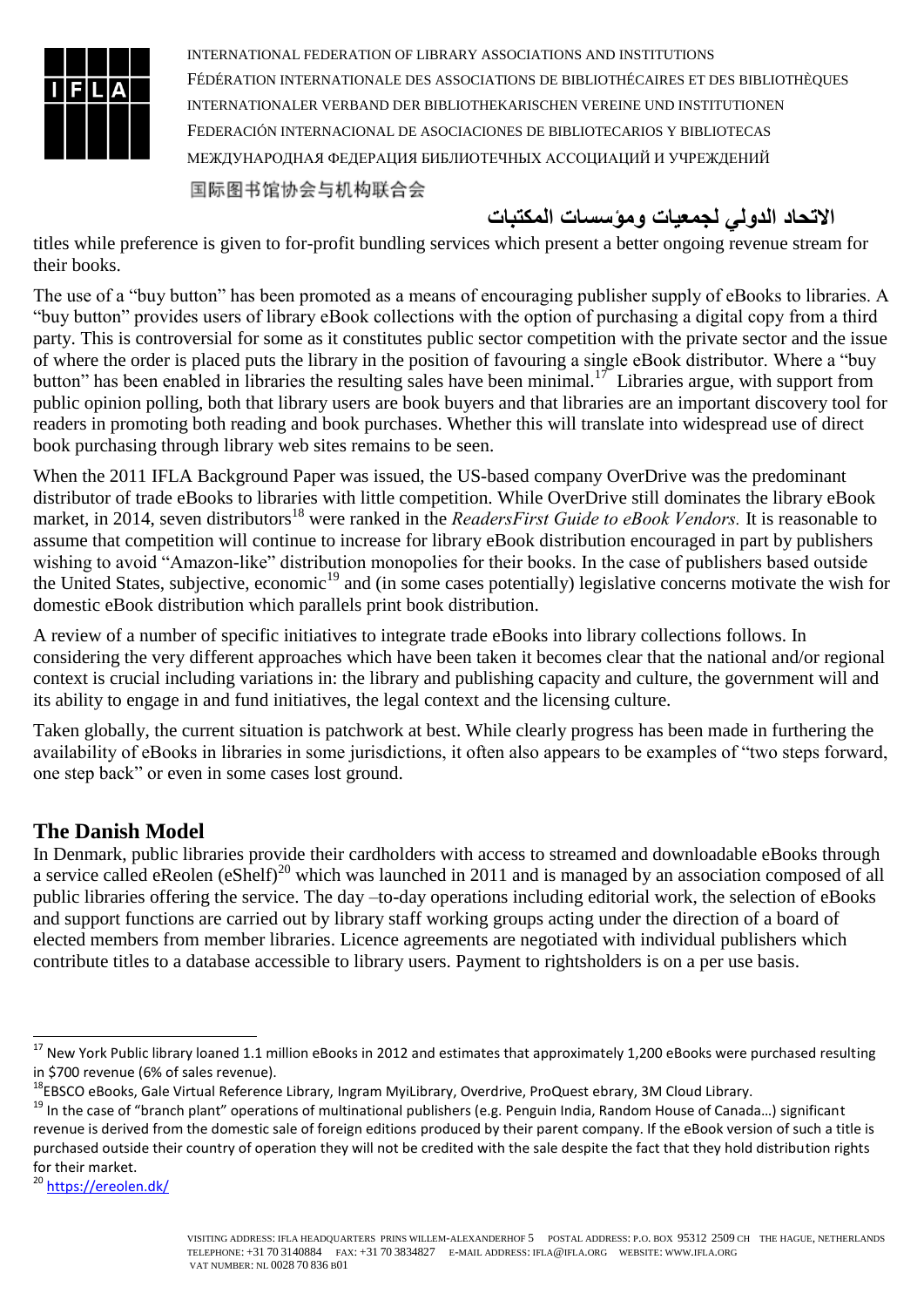

国际图书馆协会与机构联合会

# **االتحاد الدولي لجمعيات ومؤسسات المكتبات**

Despite high per loan compensation, the majority of large Danish publishers pulled out of eReolen after one year citing slow sales to individuals. These publishers launched their own eBook licence platform for libraries, eBib. Libraries and publishers continue to work together and the hope is that eBib will close down at the end of 2014 to be replaced by eReolen which will again offer one eBook catalogue with titles from all Danish publishers. Libraries and publishers are experimenting with new business and circulation models for the largest publishing houses.

# **The Dutch Model**

In 2014, Dutch libraries introduced an eBook library service similar to eReolen. Access is provided to 5,000 Dutch eBook titles and payment to publishers is on a per loan basis with the amount declining for older books. The Dutch Government is establishing a centrali**s**ed budget for the acquisition of eBooks by public libraries and a programme of digitising Dutch books in the National Library is underway in partnership with Google. The intent is to provide library users free access to a large body of public domain works while library users would pay to access current eBook titles. Dutch residents pay an annual charge to use the public library so the notion of "user pay" for eBooks is not a foreign concept.

# **The English Speaking Canadian Model**

In 2011 the Association of Canadian Publishers, representing Canadian-owned publishing companies, formed an arm's length not-for-profit agency eBOUND "to advance any publisher's digital engagement, no matter their size or their level of expertise".<sup>21</sup>

The Canadian Urban Libraries Council (CULC) initiated discussions with the Association of Canadian Publishers and eBOUND to explore options for distributing Canadian published eBooks to libraries, and eBOUND initiated complementary discussions with the research library sector**.**

#### **Public Libraries**

Working with a consultant retained by eBOUND, a Working Group was established made up of representatives from the Canadian Urban Libraries Council (CULC) and eBOUND to explore options for improving the discoverability of and access to Canadian eBooks. During 2013 the Working Group focused on the development of a platform for the distribution of eBooks. A request for proposal was issued and the selection process continued to the point that negotiations were initiated with a preferred supplier. In the end it was determined that "the conditions were not favourable" to proceed with platform implementation as the ongoing costs would not be sustainable based on the terms of sale and the need for libraries to maintain multiple platforms and pay associated fees.

Despite this setback, CULC pointed to the considerable progress in improving access and discoverability of Canadian content as a result of ongoing collaboration between libraries, publishers and vendors. Plans are now underway to improve the distribution and promotion of Canadian eBooks through existing commercial platforms.

#### **Research Libraries**

Parallel to the public library/publisher discussions, a subset of eBOUND members, The Association of Canadian University Presses (ACUP) engaged in discussions with university library representatives to

-

<sup>21</sup> [http://eboundcanada.org/about-u](http://eboundcanada.org/about-us)**s**

VISITING ADDRESS: IFLA HEADQUARTERS PRINS WILLEM-ALEXANDERHOF 5 POSTAL ADDRESS: P.O. BOX 95312 2509 CH THE HAGUE, NETHERLANDS TELEPHONE: +31 70 3140884 FAX: +31 70 3834827 E-MAIL ADDRESS: IFLA@IFLA.ORG WEBSITE: WWW.IFLA.ORG VAT NUMBER: NL 0028 70 836 B01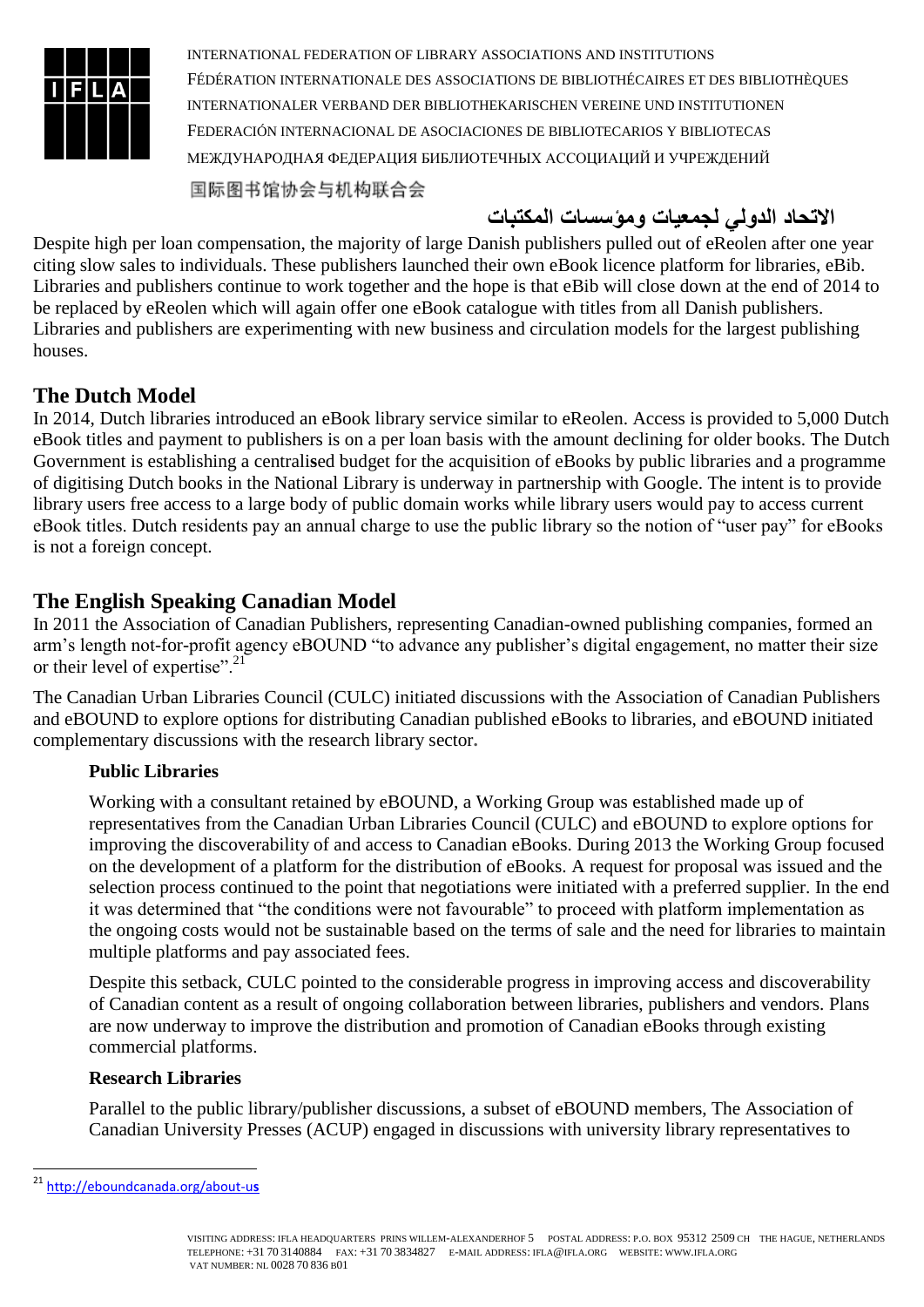

国际图书馆协会与机构联合会

**االتحاد الدولي لجمعيات ومؤسسات المكتبات**

explore how to expand library access to "Canadian digital scholarly monograph content within a sustainable publishing environment". Arising from these discussions, a package of approximately 4,000 titles from 13 Canadian university presses was made available and implemented in Ontario on a preexisting Ontario-based library hosting service. Negotiations for expansion to nation-wide availability are underway through the Canadian Research Knowledge Network. Newly published titles are sold in separate collections by year of publication.

# **The German Model**

With Onleihe<sup>22</sup>, divibib GmbH provides the leading online digital loan platform for libraries in Germany. Through a special Onleihe internet portal, customers can legally borrow eBooks, e-audio, e-papers, e-magazines and emusic – via mobile devices and round the clock. The e-media are downloaded and can then be used for a limited period.

The Onleihe apps for Mac iOS and Android allow eBooks in EPUB format and audio files in WMA format to be borrowed online, downloaded and used on mobile devices. The software makes it possible for DRM protected media from the library to be used directly on mobile devices. The iOS version enables e-audio streaming without download.

divibib has currently made available for Onleihe around 160,000 titles from more than 1,200 well-known publishing houses. Individual Onleihe portals are already offered by more than 1,700 libraries in the Germanspeaking world and by Goethe Institutes worldwide.

#### **The Norwegian Model**

Aided by Norway's extended collective licensing regime and the country's affluence, the National Library has launched an extensive digitisation initiative with the intent of making over 250,000 pre-2001 copyright protected works freely available to citizens through streaming. Rightsholders can withdraw titles from the database and this has happened, most commonly with textbooks.

# **The Quebec Model (Canadian French Language Titles)**

The PRETNUMERIQUE.CA platform was established in 2011 as part of a pilot project initiated by a consortium of Quebec public libraries (Association des bibliothèques publiques du Québec, Réseau BIBLIO du Québec et Bibliothèque et Archives nationales du Québec) – in collaboration with the Quebec City-based company De Marque. This pilot project was made possible by an agreement reached with Quebec-based publishers, digital depositories and bookstores<sup>23</sup> regarding the lending of eBooks purchased from available Quebec-based publishers' catalogues. To operate and manage the development of the PRETNUMERIQUE.CA platform, a non-profit organization, BIBLIOPRESTO.CA, was created in 2012 by the consortium.

eBooks purchased through the BIBLIOPRESTO.CA licence have a maximum loan limit of 55 with no annual limit. On site reading in libraries is permitted and falls outside the loan limit. Individual libraries set their circulation policies including the number of eBooks which can be borrowed at one time, the length of the loan

<sup>1</sup> <sup>22</sup> [www.onleihe.net](http://www.onleihe.net/)

 $23$  Quebec legislation requires public libraries to purchase print books through local bookstores. There was agreement to retain the spirit of this approach for eBooks although this is not required in law.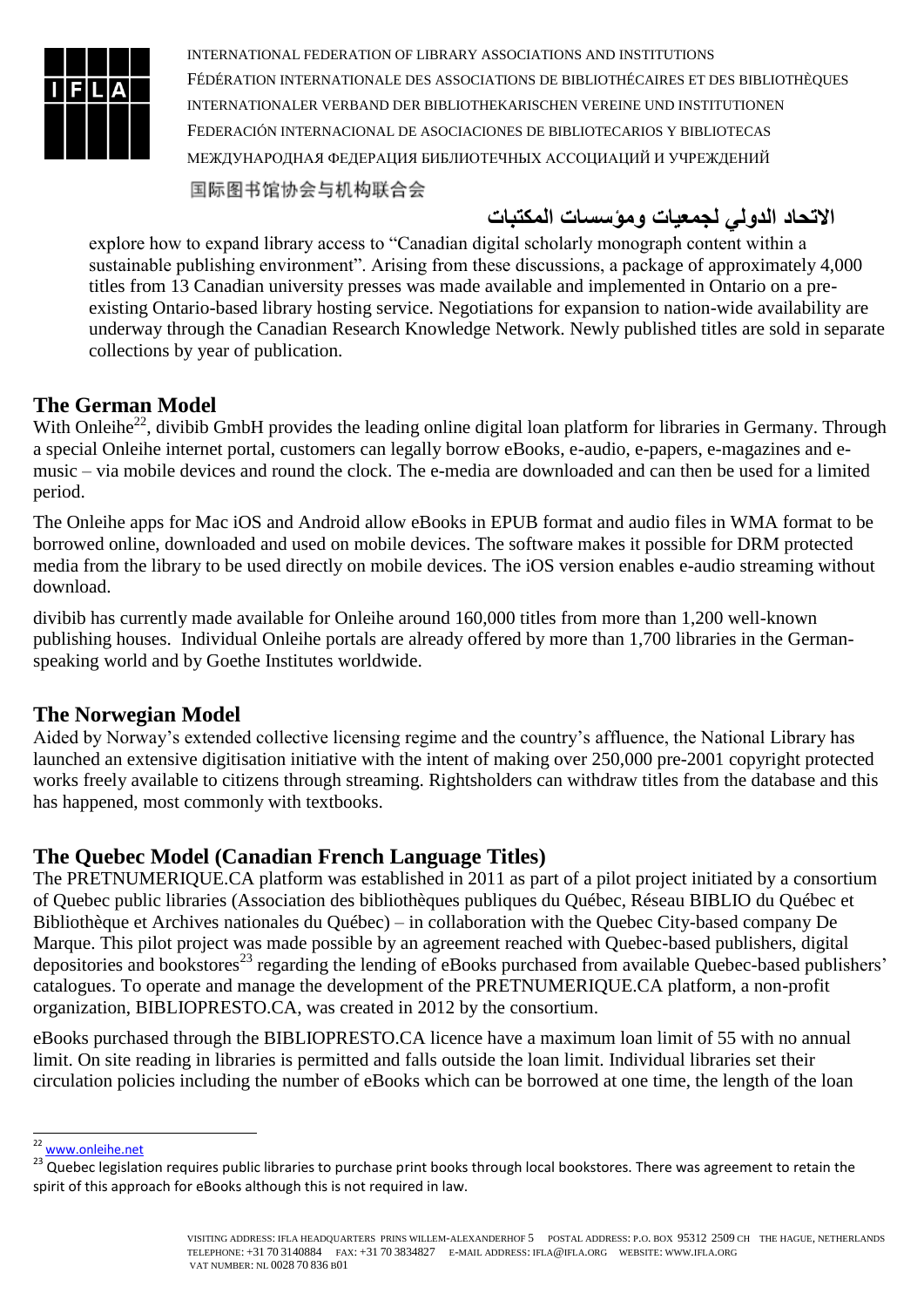

国际图书馆协会与机构联合会

# **االتحاد الدولي لجمعيات ومؤسسات المكتبات**

period etc. Providing library users the option to purchase the eBook from a Quebec bookseller can be implemented at the discretion of the library. eBooks are sold to libraries at the same price they are offered to the general public.

BIBLIOPRESTO.CA is presently negotiating with European publishers to include their publications in what is available to Canadian libraries. It is projected that the titles available through BIBLIOPRESTO.CA will double in 2014.

#### **Russia**

Russian libraries report that they do not purchase commercial eBooks at this time with the exception of those intended for use by persons with print disabilities.

#### **US Models**

Two US public library eBook initiatives provide examples of what can be achieved when libraries develop their own platform to host eBook collections. The strength of this approach is that the library or consortium controls the integration of eBooks into the library's catalogue and circulation process. Controlling the eBook platform also provides libraries with greater flexibility in dealing with smaller publishers and self-published works by circumventing aggregators. Ownership of eBook files can be guaranteed with a library controlled platform, unlike content licensed from aggregators or publishers where long term access can be dictated by license terms and/or the continuation of a business relationship with the aggregator.

Common problems which have been identified in the models discussed here are that the approach can be costly (which is not to say that there are not also substantial costs associated with using intermediaries to host the library's eBooks) and the withholding of titles and imposition of problematic terms and conditions by large publishers remains the same as for libraries using intermediaries.

#### **Califa**

The Califa Group is a non-profit multi-type library consortium with over 220 member libraries, largely in California. Califa brokers and facilitates the delivery of a range of products and services to member libraries leveraging savings through bulk purchasing. Included in Califa's offerings is the ENKI collection, a consortium-owned eBook platform created in partnership with Contra Costa County Library (CCCL) which currently provides access to over 20,000 titles. Califa requires ownership of the digital files added to ENKI.

As has been the case with other eBook consortia models, the largest eBook aggregator OverDrive stopped supplying eBooks through ENKI and now requires Califa members to acquire their eBooks individually resulting in higher operating costs.

#### **Douglas County**

Douglas County Library (DCL) in Colorado established its own eBook platform building on a base of titles published by Colorado publishers and self-published works represented by the packager/distributor Smashwords. The DCL eBook collection now numbers over 35,000 titles, approximately 10,000 of which are self-published titles supplied by Smashwords. DCL is recognized as a pioneer in demonstrating how libraries could take greater control of their eBook acquisition and hosting and the model is being actively pursued by other libraries, recogni**s**ing that significant resources are required.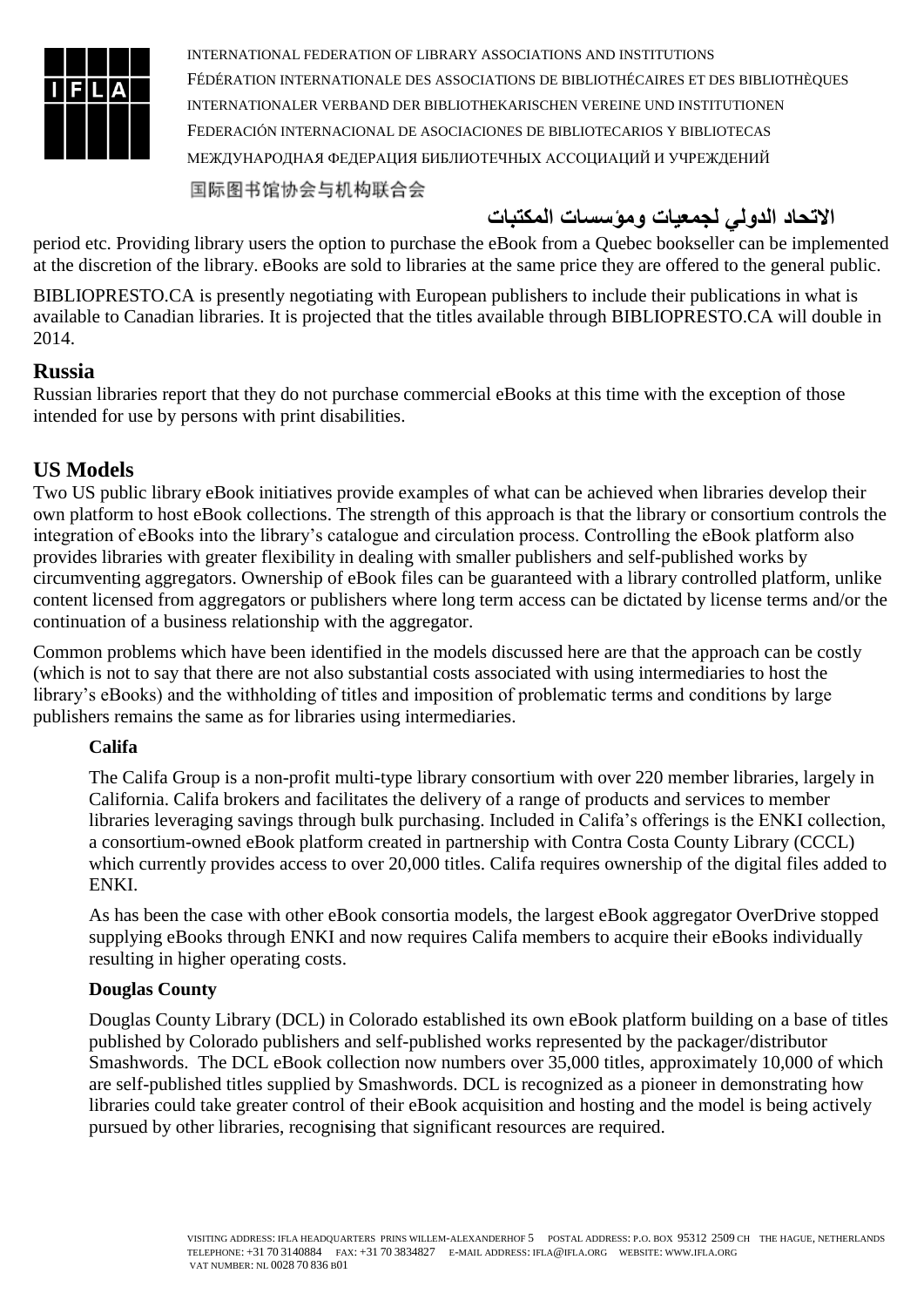

**االتحاد الدولي لجمعيات ومؤسسات المكتبات**

### **Government Reviews**

#### **The UK**

In 2012 the UK Government launched *An Independent Review of E-Lending in Public Libraries in England* undertaken by representatives from authors, librarians and publishers. The panel's final report was issued in March 2013.<sup>24</sup>

The Review summarised its recommendations as follows:

- The provisions in the Digital Economy Act 2010 that extend PLR [Public Lending Right] to audio books and loans of on-site e-books should be enacted.
- Further legislative changes should be made to allow PLR to take account of remote e-loans.
- The overall PLR pot should be increased to recognise the increase in rightsholders.
- A number of pilots in 2013 using established literary events should be set up to test business models and user behaviours, and provide a transparent evidence base: all major publishers and aggregators should participate in these pilots.
- Public libraries should offer both on-site and remote E-Lending service to their users, free at point of use.
- The interests of publishers and booksellers must be protected by building in frictions that set 21stcentury versions of the limits to supply which are inherent in the physical loans market (and where possible, opportunities for purchase should be encouraged). These frictions include the lending of each digital copy to one reader at a time, that digital books could be securely removed after lending and that digital books would deteriorate after a number of loans. The exact nature of these frictions should evolve over time to accommodate changes in technology and the market.

While welcoming the review's recommendations for guidelines for eLending in public libraries, the Government's response did raise concerns regarding PLR payments for remote digital lending in the context of the EU Copyright Directive and the call for increased funding support for the compensation of PLR payments for eBooks.

#### **Australi**a

-

In June 2012, the Australian government established the Book Industry Collaborative Council (BICC) to implement recommendations from the earlier Book Industry Strategy Group. The Australian Library and Information Association (ALIA) was a member of the BICC which also included authors, publishers and booksellers amongst others in the book supply chain.

The BICC final report noted that:

*Libraries are struggling with the variety of supply models, and the constantly changing scenarios, licences and contracts, compounded by increases in pressure on library budgets. This is often further complicated by the fact that major suppliers are overseas and the terms and conditions of supply relationships are often* 

<sup>&</sup>lt;sup>24</sup> https://www.gov.uk/government/publications/an-independent-review-of-e-lending-in-public-libraries-in-england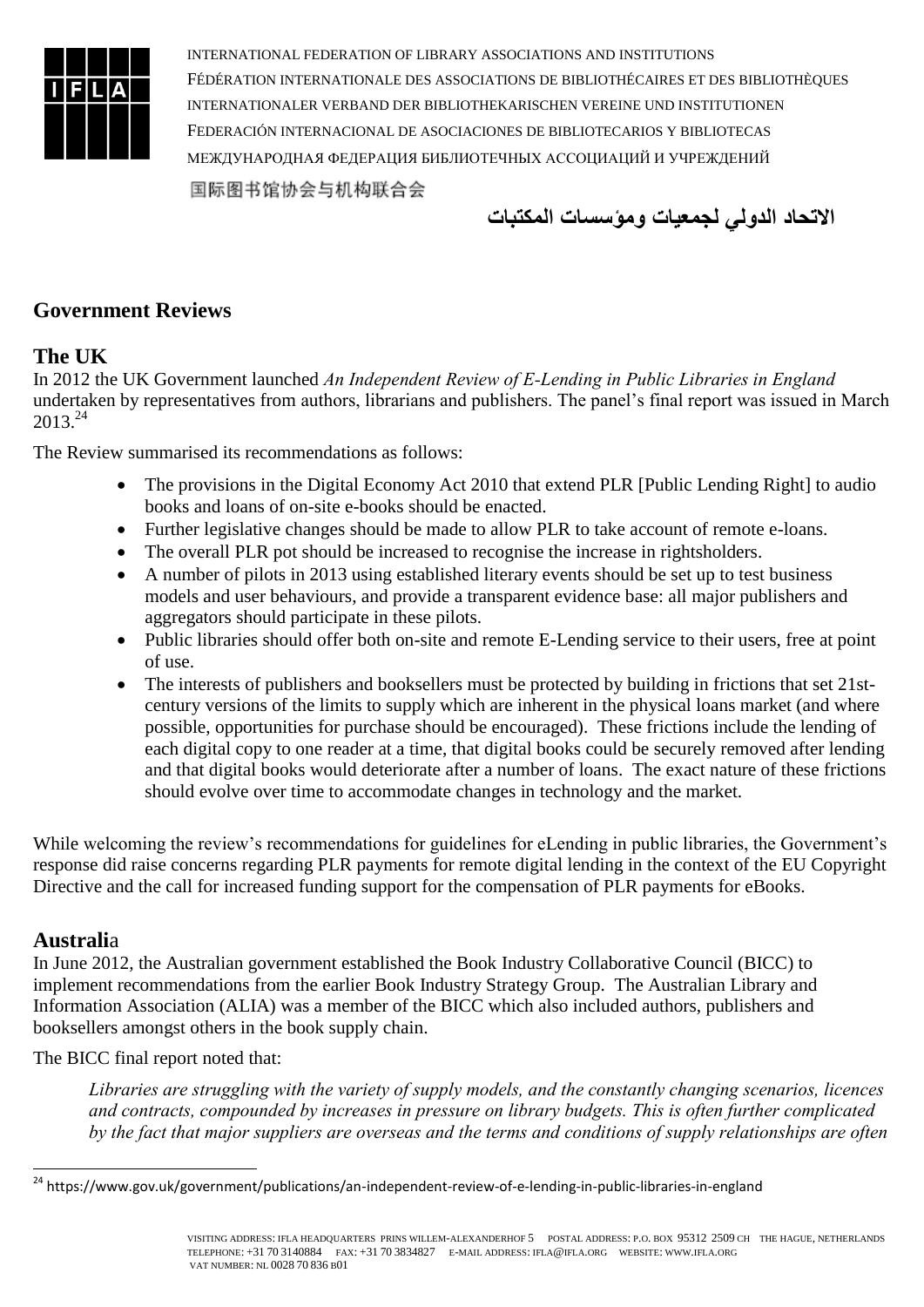

国际图书馆协会与机构联合会

**االتحاد الدولي لجمعيات ومؤسسات المكتبات**

*dictated by corporations operating in the United States and the United Kingdom. Balancing the needs of creators/producers/distributors on the one hand and libraries/library patrons is a challenge. Sustainable models for ebook supply to libraries are at the heart of this balance, as is the inclusion of ebooks in the lending rights schemes.<sup>25</sup>*

The work of the BICC was largely undertaken by Expert Reference Groups. One such group was the Lending Rights Expert Reference Group which developed *Principles for consistent models for supply of ebooks to libraries* to underpin recommendations for a lending right for eBooks. These eight principles, collaboratively developed and agreed by authors, publishers and librarians are :

- Libraries' role in promoting a reading culture. The Australian book industry should remain committed to enhancing readers' access to Australian books through libraries and encouraging reading, in all formats.
- *Models for the supply of ebooks to libraries* should be as consistent and transparent as possible; they should aim to simplify access for readers while providing measurable data for authors, publishers and libraries, and enough flexibility to be commercially sustainable for all parties.
- *Availability of ebooks through libraries***.** The industry aims to improve the availability of content, providing libraries with a variety of terms for acquisition and re-use, at a minimum consistent with the Australian *Copyright Act*. Finding viable and sustainable models that support concurrency of market release and the interests of publishers and libraries is a priority.
- *Continuity of access***.** The industry will undertake its best endeavours to provide access to purchased or licensed titles for library users even if the distributor/publisher ceases business.
- *Fair remuneration for authors and publishers.* Authors and publishers should receive fair remuneration, including a lending right through an extension of the Lending Rights schemes, for each ebook title licensed or sold to libraries.
- *Fair pricing.* Libraries should expect to pay fair and reasonable prices for ebook titles and distribution services.
- *Rights protection.* All digital models should uphold Australian copyright law and strike a balance between ensuring adequate and proper rights protection for authors and publishers against illegal use of their work, and allowing libraries and their patrons to enjoy reasonable use of purchased titles.
- *Device-neutral ebooks.* The industry should aim to give all library users access to ebooks on a range of devices from across all platforms, in such a way as to facilitate discovery and maximise choice.<sup>26</sup>

While these principles contained compromises, multi-stakeholder collaboration and agreement was an important step forward. It had been hoped that the Australian industry would work towards these principles. The BICC provided an important opportunity for libraries, authors and publishers to openly explore and discuss our varying concerns and to work out mutually acceptable ways to progress.

-

<sup>25</sup> [http://nla.gov.au/nla.arc-144635-20140314-0742-](http://nla.gov.au/nla.arc-144635-20140314-0742-www.senatorkimcarr.com/uploads/1/8/8/8/18881120/book_industry_collaborative_council_final_report_2013.pdf)

[www.senatorkimcarr.com/uploads/1/8/8/8/18881120/book\\_industry\\_collaborative\\_council\\_final\\_report\\_2013.pdf](http://nla.gov.au/nla.arc-144635-20140314-0742-www.senatorkimcarr.com/uploads/1/8/8/8/18881120/book_industry_collaborative_council_final_report_2013.pdf)

<sup>&</sup>lt;sup>26</sup> http://www.senatorkimcarr.com/uploads/1/8/8/8/18881120/book\_industry\_collaborative\_council\_final\_report\_2013.pdf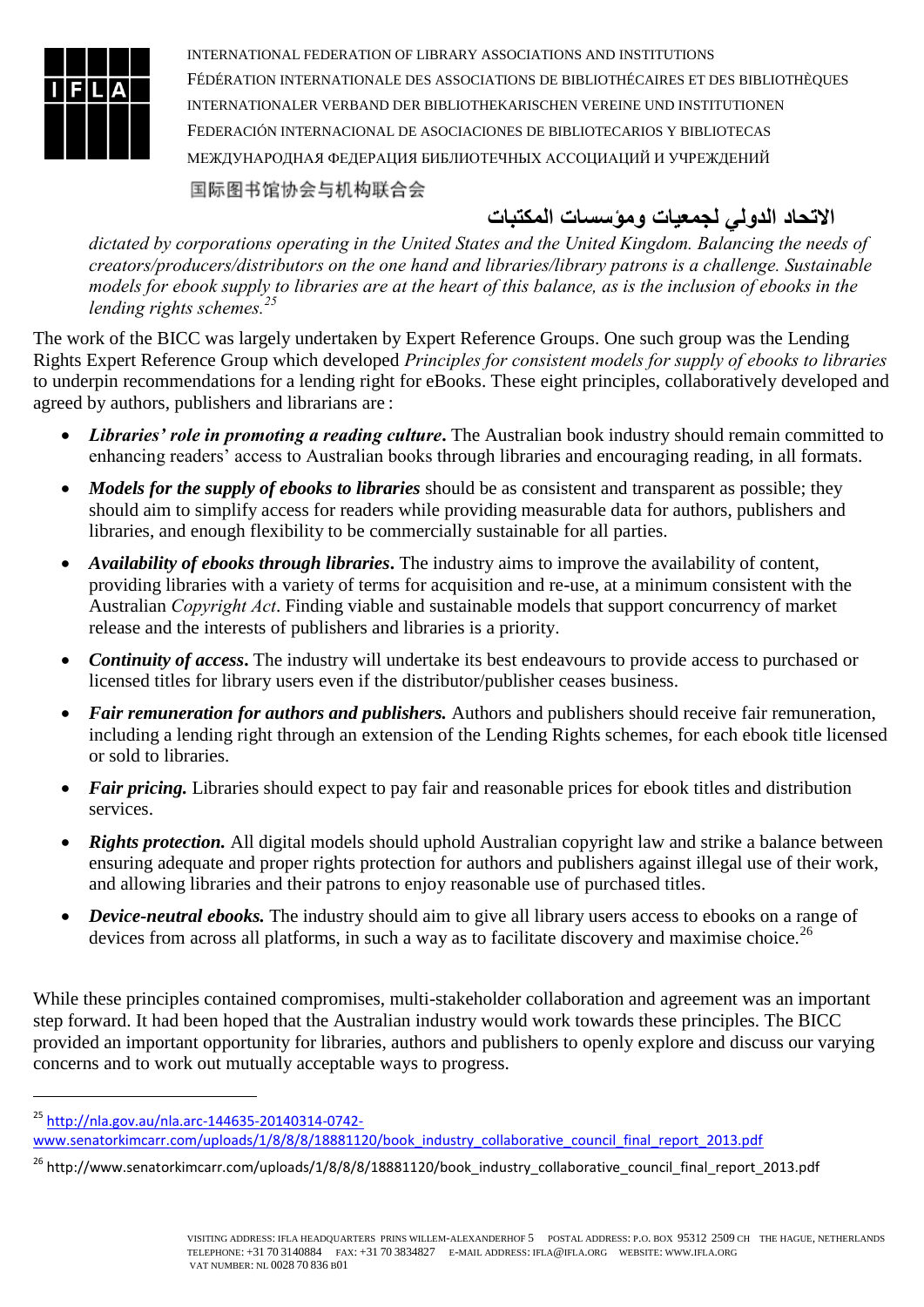

国际图书馆协会与机构联合会

# **االتحاد الدولي لجمعيات ومؤسسات المكتبات**

Although the BICC was created by the Australian Government, the final report was never formally released because of the timing of the pending September 2013 national election. As a result, the report has received little attention within or outside of the industry.

In line with the recommendations from the BICC, it was anticipated that an organisation representing the book industry supply chain, including libraries, would be created as a successor to the BICC to progress recommendations from the report. There are currently no indications that such a group will form.

# **Library Advocacy Initiatives by Region**

# **The American Library Association Engagement with Multinational Publishers**

In the spring of 2011, HarperCollins was the first of the Big Six publishers to take the dramatic step of announcing its intention to license and not sell eBooks to libraries. Licence terms dictated that after 26 circulations, the library would be required to buy another 26 circulations to retain access to the work. Librarians across the country were outraged to learn that they would not own the eBooks they would purchase. A few libraries boycotted HarperCollins and others demanded that the legality of the licensing model be investigated. The licensing model drew substantial media coverage fue**ll**ed by announcements that Simon & Schuster and Macmillan would no longer sell eBooks to libraries under any conditions.

The American Library Association in response to the concerns raised by both librarians and the public chose to first negotiate with the trade publishers. Initial meetings with the Association of American Publishers (AAP) and trade publishers were difficult. The publishers believed that eBook sales would be cannibalised by public library free lending. Meanwhile, Penguin pulled back from the library market, and Random House increased eBook prices to levels over three times the consumer price.

The ALA delegation continued its effort to reach out to publishers by convening four meetings in 2012. Molly Raphael, then ALA President, participated in the AAP's annual meeting, and ALA convened two receptions with the trade publishers at its Midwinter and Annual meetings. Many conversations continued by phone with another round of publisher visits. Nevertheless, the conflict between ALA and the publishers increased and ALA members were increasingly dissatisfied. President Maureen Sullivan published an "open letter" more aggressive in fashion that put the publishers on notice (Appendix B). Librarians were eager to advocate in their local communities. ALA prepared the E-Book Media and Communications  $Toolkit^{27}$  to meet the demand. In addition, other groups within ALA developed business models that could be pitched to publishers, recogni**s**ing that both the libraries and publishers would have to compromise if eBook lending through public libraries was possible.

The tide changed by 2013 after more delegation meetings. Publishers became more willing to at least test business models with libraries to assess the effect of library lending on eBook sales. At this time, all of the Big Six trade publishers are selling eBooks to libraries (as noted above, with restrictions in place with some). Librarians continue to be dissatisfied with licence terms and pricing.

ALA continues to make eBook lending a priority and has continued its efforts, expanding its discussions with other publishers, authors, literary agents, and their associations.

# **The EBLIDA Right to eRead Campaign**

<sup>-</sup><sup>27</sup> http://www.ala.org/transforminglibraries/ebooktoolkit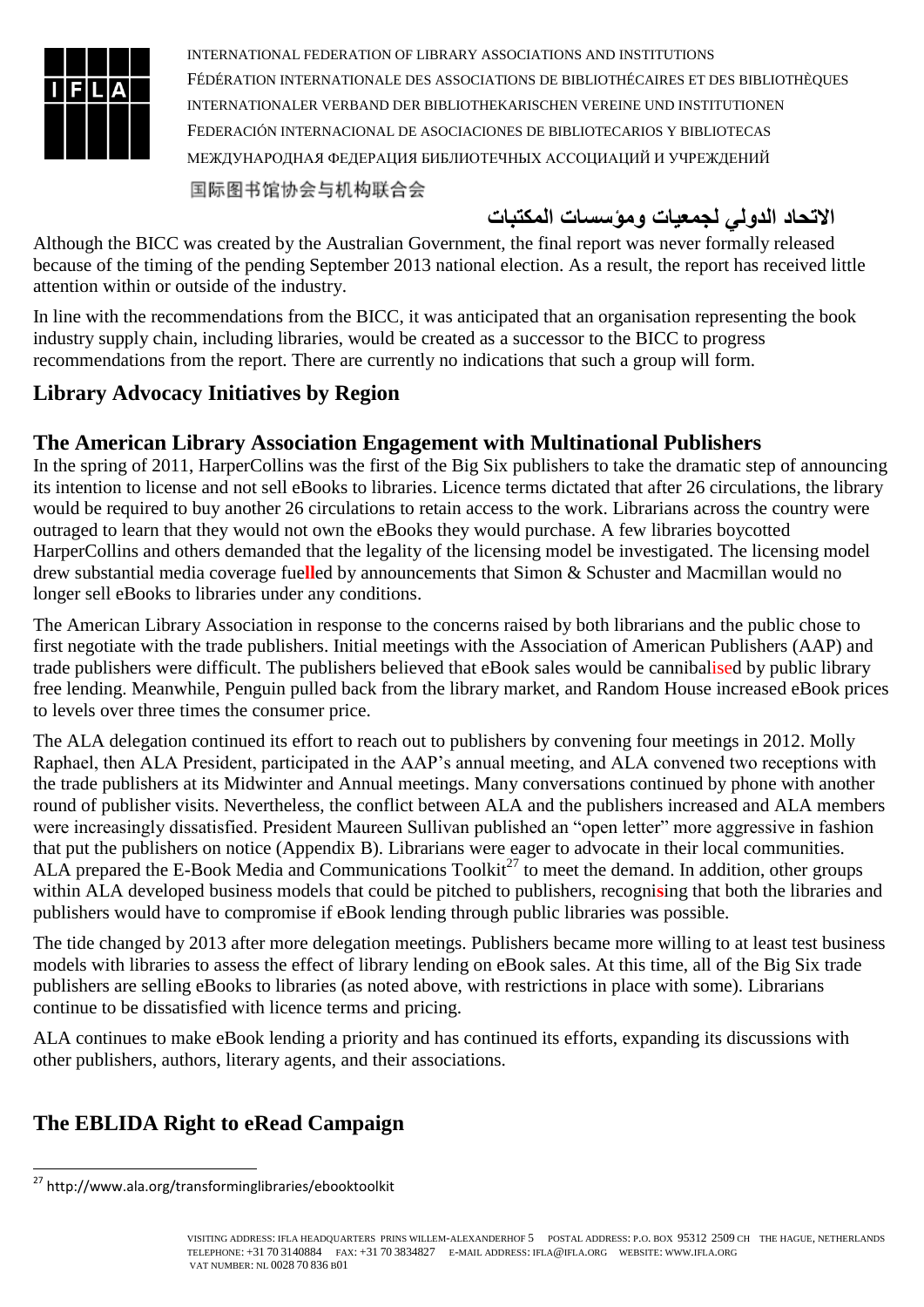

国际图书馆协会与机构联合会

# **االتحاد الدولي لجمعيات ومؤسسات المكتبات**

During its 20<sup>th</sup> annual conference in Copenhagen on 11 May 2012, EBLIDA initiated its European Campaign for eBooks in libraries. This was followed by a call for a Europe-wide joint action between library associations for "The Right to e-Read" on 15 May 2013 at the 21<sup>st</sup> annual conference in Milan. EBLIDA launched *The Right to eRead* campaign in mid-January 2014 with a day of action in many EU capitals on 23 April 2014 (coinciding with World Book Day and World Copyright Day). Press events were held to promote *The Right to e-Read* campaign and make policymakers and the public aware of the licensing issues governing eLending by libraries. Support was received from some Members of the European Parliament, and a petition for the right to e-read was launched in 21 European languages.<sup>28</sup> In less than one month, the petition collected thousands of signatures and is planned to last until the new European Commission is in place on  $1<sup>st</sup>$  November 2014.

The campaign calls on the EU Commission:

*…for a clear copyright framework that allows libraries to acquire and lend e-books with an adequate remuneration to authors and other rights holders. Just as with printed books, an updated copyright framework should allow libraries to continue to provide their services for the benefit of all European citizens.*

A position paper "The Right to eRead" was produced by the Expert Group of Information and will be released before the end of May. The paper reviews and analyses several aspects of the current changes, including:

*The improved services libraries can now offer and how publishers' have used the power of their monopolies to make decisions about what digital content libraries may have access to and what they may lend to the public, creating obstacles to library acquisition policies and their exercise of professional expertise and impartiality, deeply compromising their core mission and leaving their patrons without the econtent they want.* 

*A quick analysis of the current trends in trade publishing which also highlights some of the most important threats posed to libraries as public interest institutions whose core purpose is to deliver access to information.* 

*A comparison between the lending of tangible material (printed books, CDs, DVDs etc) and the lending of intangible content (digital files for downloading or streaming).* 

*The developing legal uncertainty relating to e-books, e-lending and libraries is described and a snapshot is given of relevant current cases before European courts.*

*Highlights national attempts to adapt and develop copyright law to meet the challenges of the digital age especially in relation to libraries and includes information on the recent European Commission Consultation on the EU Copyright Rules and EBLIDA's response to it.*

"The Right to eRead" contains two overarching recommendations:

 *To move from the current unsatisfactory licensing offer to libraries to a regime of 'Mandatory Fair Licences'* 

<sup>28</sup> <http://www.change.org/en-GB/organisations/eblida>

VISITING ADDRESS: IFLA HEADQUARTERS PRINS WILLEM-ALEXANDERHOF 5 POSTAL ADDRESS: P.O. BOX 95312 2509 CH THE HAGUE, NETHERLANDS TELEPHONE: +31 70 3140884 FAX: +31 70 3834827 E-MAIL ADDRESS: IFLA@IFLA.ORG WEBSITE: WWW.IFLA.ORG VAT NUMBER: NL 0028 70 836 B01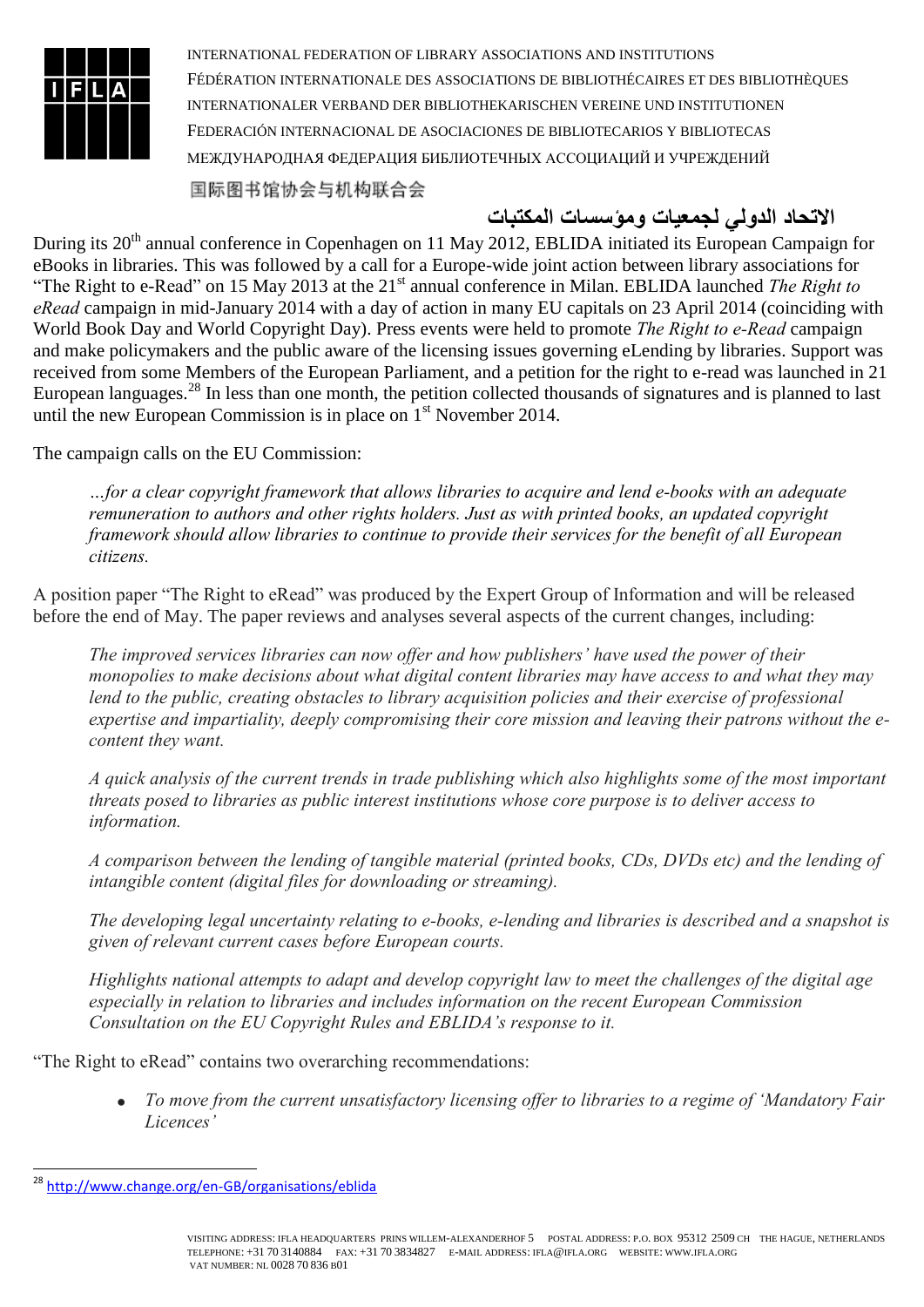

**االتحاد الدولي لجمعيات ومؤسسات المكتبات**

 *That the European Copyright Acquis be updated to deliver fair access to information for European libraries and their patrons.*

### **The Swedish "Say Hello to Your New Librarian" Campaign**

The Swedish Library Association launched an advocacy campaign in 2012 aimed at both the general public and politicians. Citing the UN Universal Declaration of Human Rights and the European Convention for the Protection of Human Rights and Fundamental Freedoms, the campaign positioned barriers to the acquisition of eBooks by libraries as detrimental to an individual's right of freedom of opinion and expression.<sup>29</sup> At the time of the campaign launch it was estimated that approximately 5,000 eBook titles were available in Sweden. Libraries paid publishers approximately 20 Swedish Kroner per loan ( $\epsilon$ 2.25 or \$3.10 US). All titles made available to libraries were subject to the same pricing model. The SLA argued that pricing should be linked to date of publication with older titles having a lower price per use. In support of this position the SLA noted:

> …*libraries make available all eBooks, even those that do not have a commercial market. In 2011, about 1,500 eBook titles were never loaned from public libraries, and about 100 titles accounted for half of all eBook lending*. 30

The advocacy piece concluded with a call for politicians to work with public libraries to broaden public access to eBooks.

# **ReadersFirst**

ReadersFirst, launched in June 2012, currently has 292 member libraries. Most ReadersFirst members are based in North America but there are also European and Australian members. ReadersFirst exclusively works with eBook distributors to address the fragmented, disjointed and cumbersome user experience arising from current eBook platforms. ReadersFirst set out the following expectations for library users of eBooks:

- *Search and browse a single comprehensive catalogue with all of a library's offerings at once, including all eBooks, physical collections, programs, blogs, and donor opportunities. Currently, content providers often only allow searches within the products they sell, depriving users of the comprehensive library experience.*
- *Place holds, check-out items, view availability, manage fines and receive communications within individual library catalogues without the requirement to visit separate websites (libraries, not distributers, should be enabled to manage all interactions with users).*
- *Seamlessly enjoy a variety of e-content. To do this, libraries must be able to choose content, devices and apps from any provider or from multiple providers, without bundling that limits a library's ability to serve content they purchase on platforms of their choice.*

<sup>1</sup> <sup>29</sup> http://www.biblioteksforeningen.org/wp-content/uploads/2012/08/Say-hello-to-yor-new-librarian-120906.pdf  $30$  Ibid.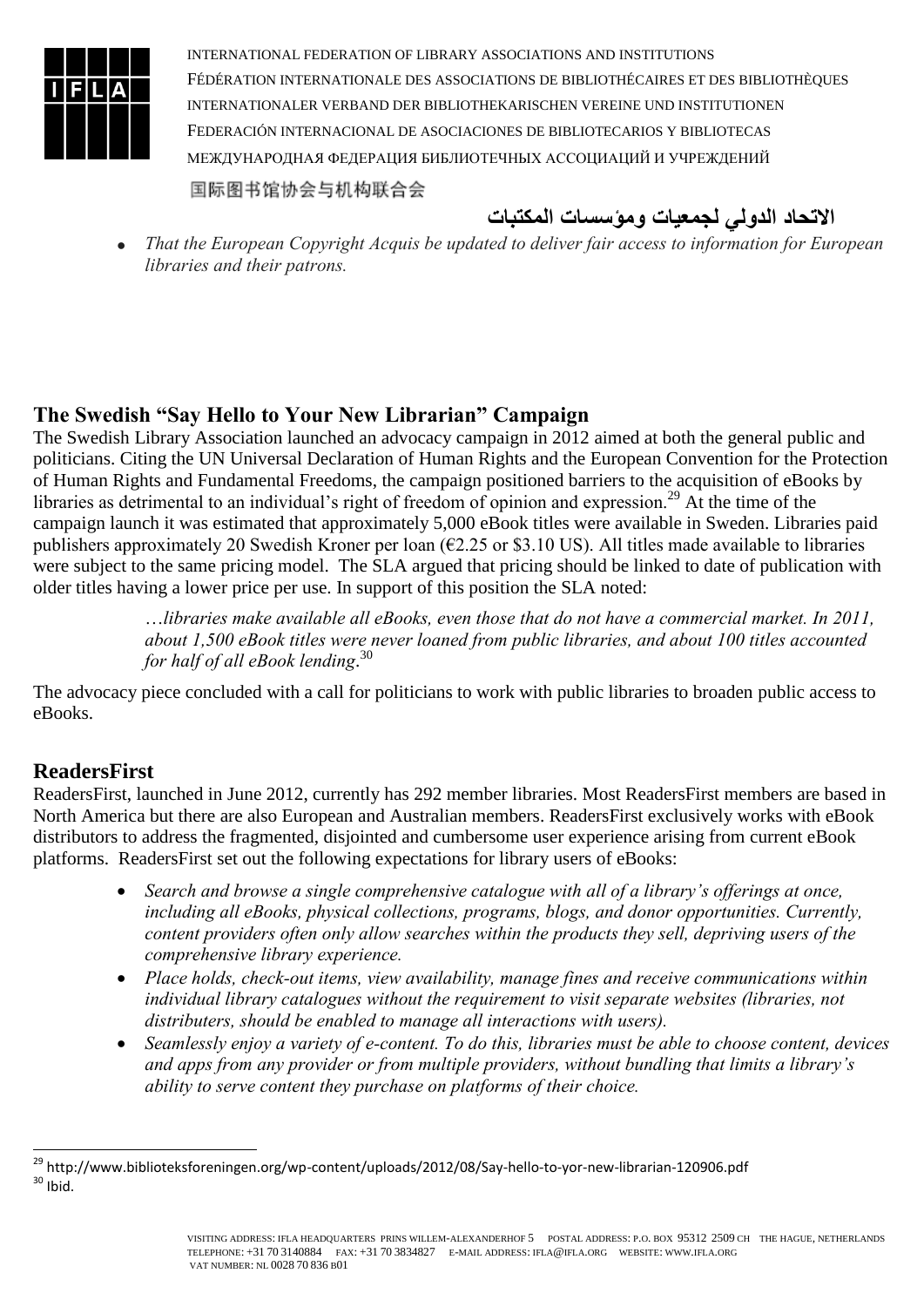

- **االتحاد الدولي لجمعيات ومؤسسات المكتبات**
- *Download eBooks that are compatible with all readers, from the Kindle to the Nook to the iPad and so on. 31*

In January 2014 ReadersFirst issued the *Guide to Library eBook Venders* ranking seven library eBook vendors and outlining best practices for the distribution of eBooks. Michael Santangelo**,** ReadersFirst coordinator stated:

> *…the full potential of lending e-books in libraries is being held back by technological confusion that even library staff members, as well as their library patrons, have trouble navigating. We advocate for giving libraries the proper tools, real choices, and open systems as concerns the discovery, circulation, and downloading of e-books and in order for these libraries to select or create user-friendly e-lending systems for their respective institutions.* **<sup>32</sup>**

# **The Emerging Legal Framework**

### **Overview**

There have not been court rulings to date which specifically address the library provision of eBooks.<sup>33</sup> A key emerging issue is how digital exhaustion should be applied to content such as eBooks, digital music and computer programs. In most countries exhaustion is the principle whereby a rightsholder loses the right to control further distribution of the copy of the work following the first sale of a physical object such as a print book. After the first sale the rightsholder cannot prevent actions such as lending and resale of the physical object. Hence the ability of libraries to both have a choice of supplier when purchasing print books and to lend them without constraints. The rightsholder does retain a reproduction right which, with the exception of legislative exceptions, restricts the right to duplicate a work. The question which is increasingly being considered is whether there can be digital exhaustion which would give a purchaser of an eBook the same rights to lend and sell a copy in the same way as a physical book is treated.

There is growing interest in ramifications of recent legal cases considering digital exhaustion:

- In an EU case brought by a consumer rights organisation, the European Court of Justice has ruled that exhaustion applied in some cases after the first sale of a computer program.
- In a US case brought by a record company against a reseller of digital music, a lower US court found that digital exhaustion did not apply even though it appeared that one copy of the music file remained one copy.

Both cases are considered at length in Appendix A of this paper.

A key issue which is likely to dominate the legal and political debate moving forward is the differing ways in which eBooks are made available to libraries through licensing (the norm to date) or through sale. A central question which will have to be addressed is whether rightsholders should have the option to exclusively license

<sup>31</sup> <http://readersfirst.org/>

<sup>32</sup> http://readersfirst.org/PressRelease--ReadersFirst-Guide-to-Libraries-Jan-8-2014.pdf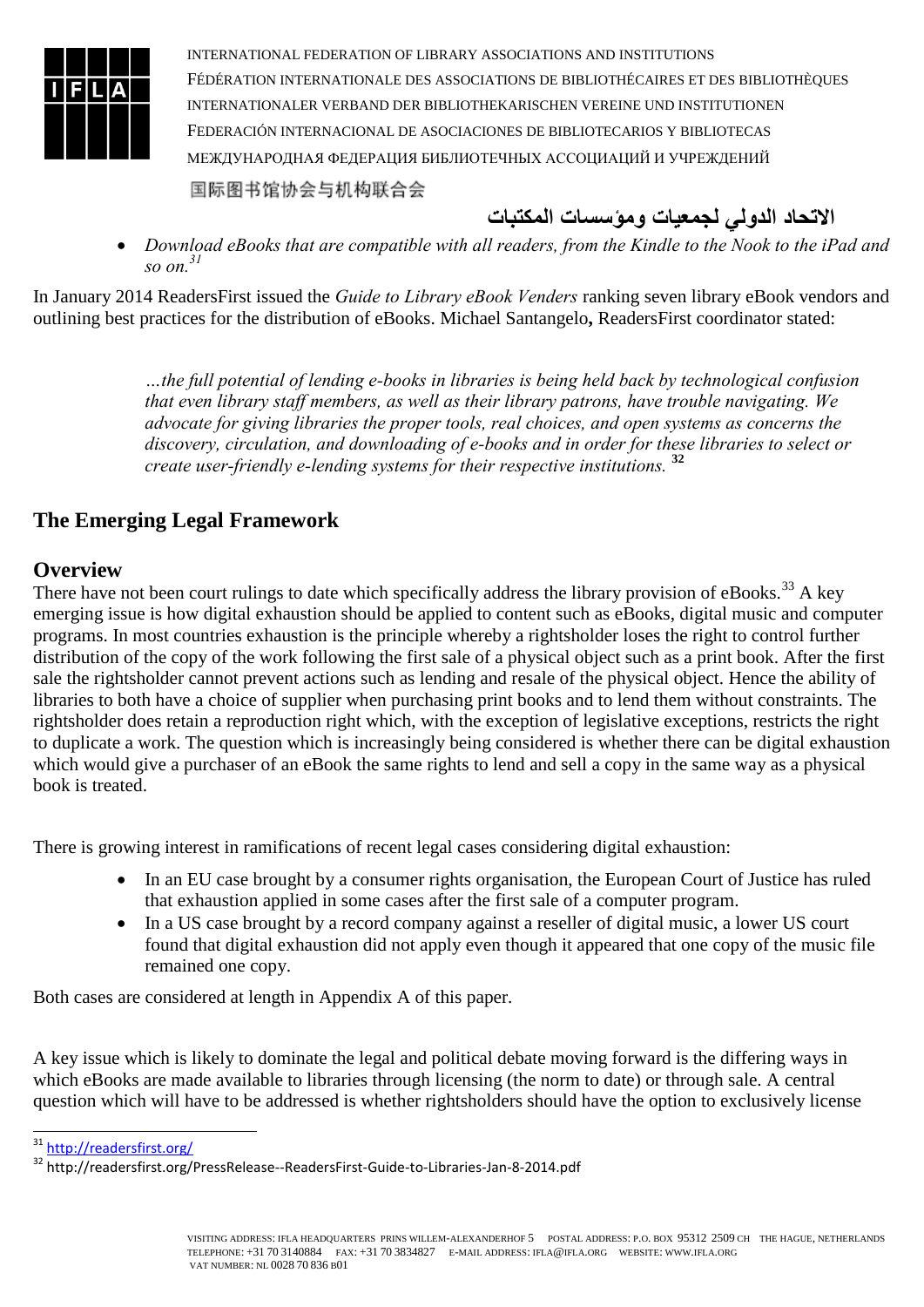

国际图书馆协会与机构联合会

# **االتحاد الدولي لجمعيات ومؤسسات المكتبات**

access to content giving them the ability to impose terms and conditions of use should they wish: i.e. a library is faced with the choice of either agreeing to non-negotiable terms and conditions or not being able to provide access to the work. Despite progress in negotiations with some trade publishers, it appears inevitable that libraries and other consumers of digital content will remain in a weakened position in the absence of political and/or judicial intervention.

A majority ruling by the Canadian Supreme Court in 2012, (in a case unrelated directly to digital exhaustion) contained the following statement of principle regarding technological neutrality as it applies to accessing digital content:

> *There is no practical difference between buying a durable copy of the work in a store, receiving a copy in the mail, or downloading an identical copy using the Internet… Absent evidence of Parliamentary intent to the contrary, we interpret the Act in a way that avoids imposing an additional layer of protections and fees based solely on the method of delivery of the work to the end user. To do otherwise would effectively impose a gratuitous cost for the use of more efficient, Internet-based technologies. The Internet should be seen as a technological taxi that delivers a durable copy of the same work to the end user. The traditional balance in copyright between promoting the public interest in the encouragement and dissemination of works and obtaining a just reward for the creators of those works should be preserved in the digital environment.<sup>34</sup>*

It is worth noting that Amazon and Apple have applied for patents for software to enable the re-selling of digital files. Rightsholders argue that given there is no degradation when a digital file is transferred as is the case with physical books, digital reselling would undermine the new sale market.

The principle of technological neutrality points to the rationale for a library and consumer position advocating for the application of digital exhaustion to eBooks.

<sup>-</sup><sup>34</sup> ESA vs SOCAN: https://scc-csc.lexum.com/scc-csc/scc-csc/en/item/9994/index.do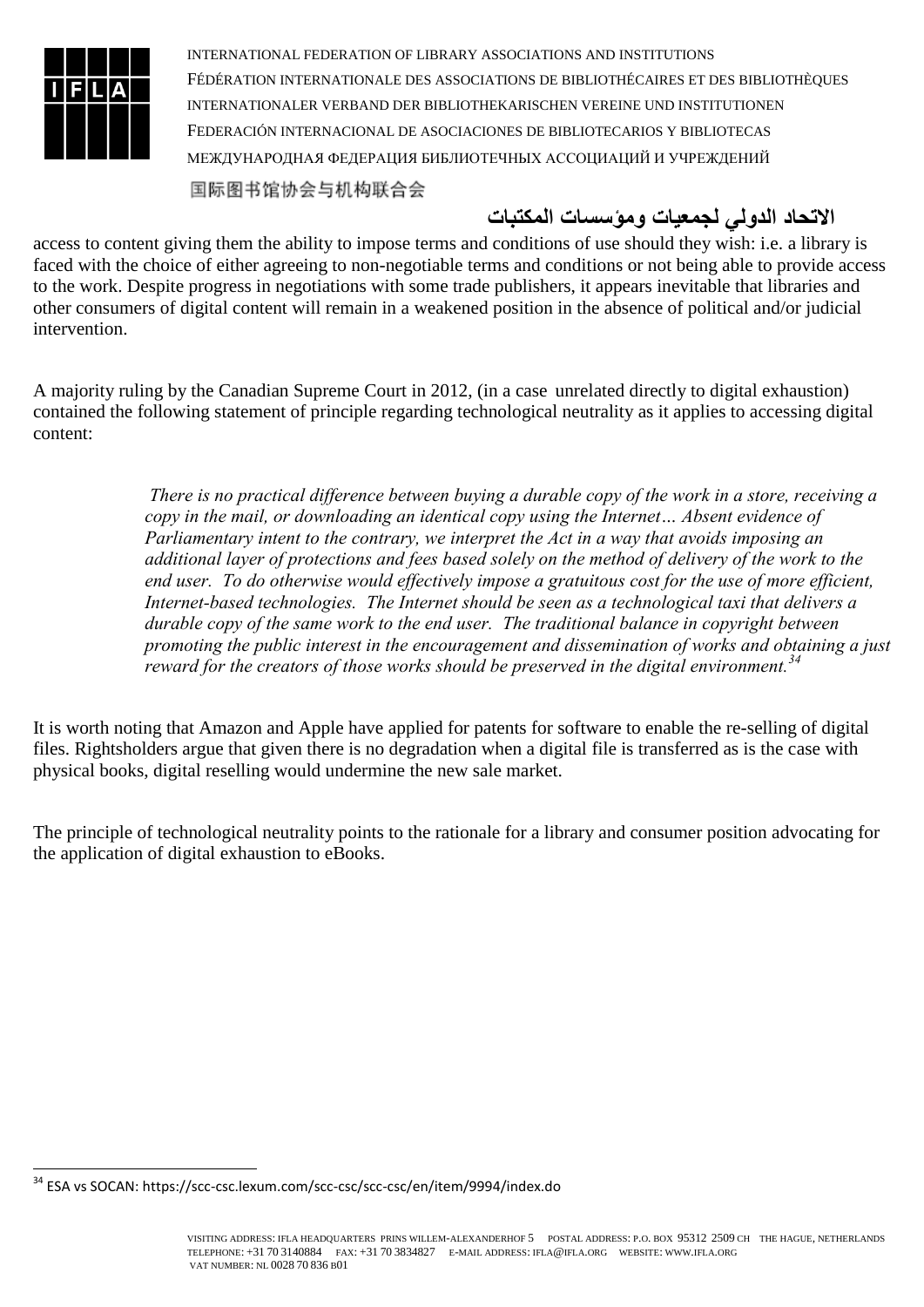

**االتحاد الدولي لجمعيات ومؤسسات المكتبات**

### **Conclusion**

1

Since the writing of the 2011 IFLA Background Paper there has been a general improvement in library access to trade eBooks in some mature eBook markets. Having said this, the situation remains far from ideal in all regions and in some regions there has been minimal if any improvement in access. The major concern for libraries continues to be an inability to guarantee library user access to otherwise commercially available eBooks with reasonable pricing and acceptable use conditions.

Licensing rather than purchase remains the most prevalent business model employed by publishers for providing digital content access. This means that libraries continue to have to deal with imposed and inflexible terms and conditions, some of which impede legislated copyright exceptions. As a result, efforts are underway in university libraries to retain the right to interlibrary loan through piloting controlled access to researchers outside the institution with the content licence.<sup>35</sup> Such pilots have sought publisher consent.

There are indicators that the downloadable eBook as the format currently exists will not endure in its present form in the marketplace. The incorporation of audio-visual components will increasingly present file size challenges pointing to streaming rather than downloading being preferable for access. One byproduct of this shift is likely to be more fluid content with continuous updating, reader comments etc.

Dedicated eReaders appear to be becoming more of a niche product with multi-application tablets (or enhanced eReaders) being the hardware of choice for readers. If "Netflix- like" subscription services become more established, it is anticipated that it will be very difficult to negotiate access for library users.

These changes raise the spectre of solving eBook library access issues only to find that the format has morphed in such a way that new access issues arise. This underlines the importance of the concept of technological neutrality when advocating for support for library access to content.

With continuing difficulty in ensuring library user access to all commercially available eBooks, the need for political and judicial engagement increases. There are fundamental issues of principle at stake including the preservation of society's written record and the right of individuals to access information irrespective of issues such as ability to pay. The crucial societal role played by libraries in ensuring the realisation of these principles must be recognized and enabled. To deny libraries access to commercially available content is to undermine these fundamental principles.

Negotiation and collaboration with publishers and other rightsholders are important and can result in significant progress in ensuring library access to eBooks. Important as stakeholder consensual problem solving can be, it is evident that it will never provide a complete solution. As a result, politicians need to be aware of what is at stake and provided with options for exerting pressure to ensure access whether through incentives and/or legislation. Efforts through the courts to promote technological neutrality by means such as recognising digital exhaustion need to be supported or initiated.

Efforts by IFLA and other library and archive organisations at the World Intellectual Property Organization promoting the necessity of an international treaty on exceptions and limitations for libraries and archives offers another potential means of both raising government awareness of the challenges facing libraries with eBooks and other digital content and proposing solutions.

<sup>&</sup>lt;sup>35</sup> E.g. The Great Western Library Alliance ILL pilot Occam's Reader. http://www.americanlibrariesmagazine.org/blog/sharing-ebooksrazor-s-edge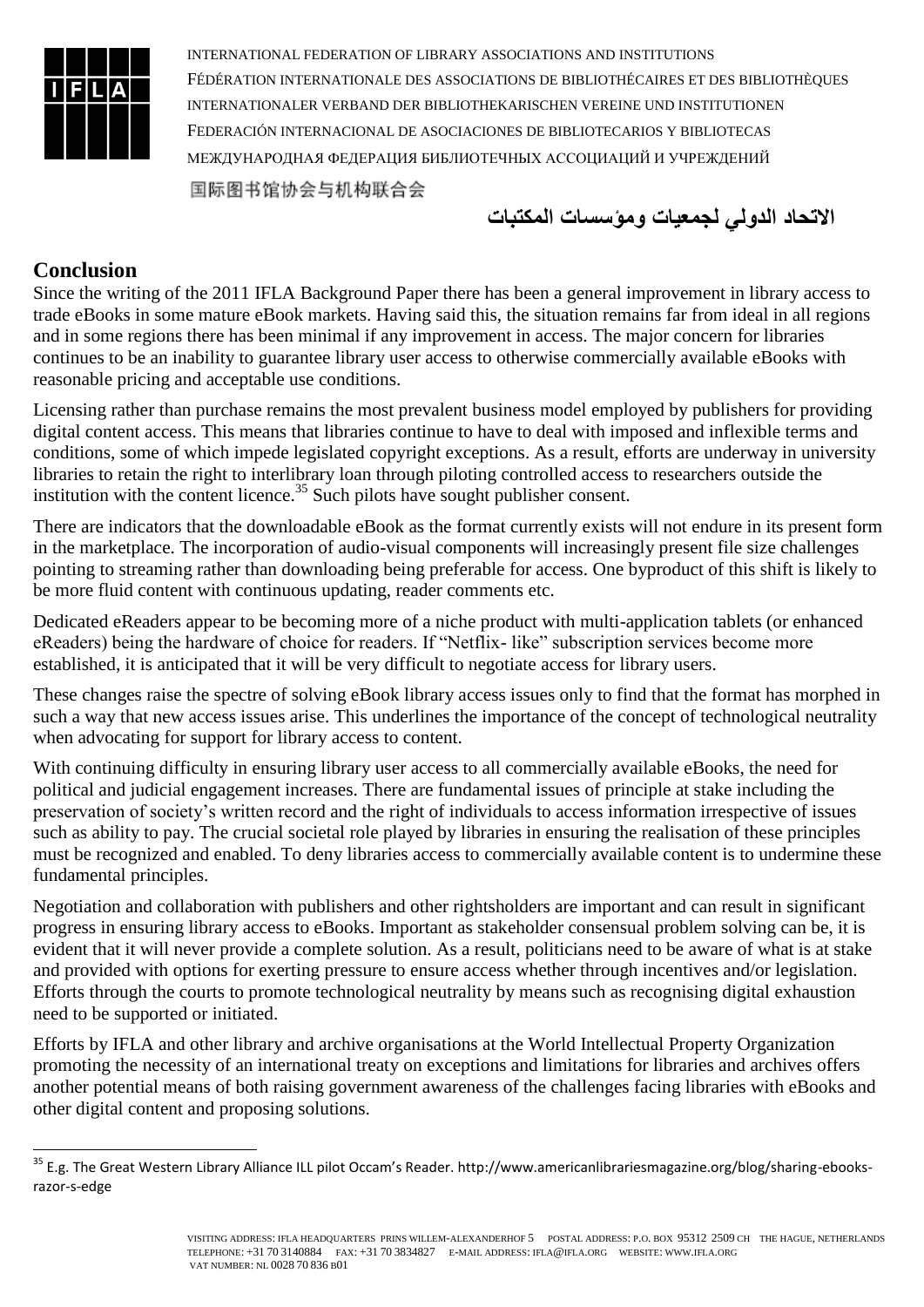

# **االتحاد الدولي لجمعيات ومؤسسات المكتبات**

Now more than ever, libraries must advocate on behalf of their users and communities for universal access to information for all, irrespective of content format or restrictive business practices.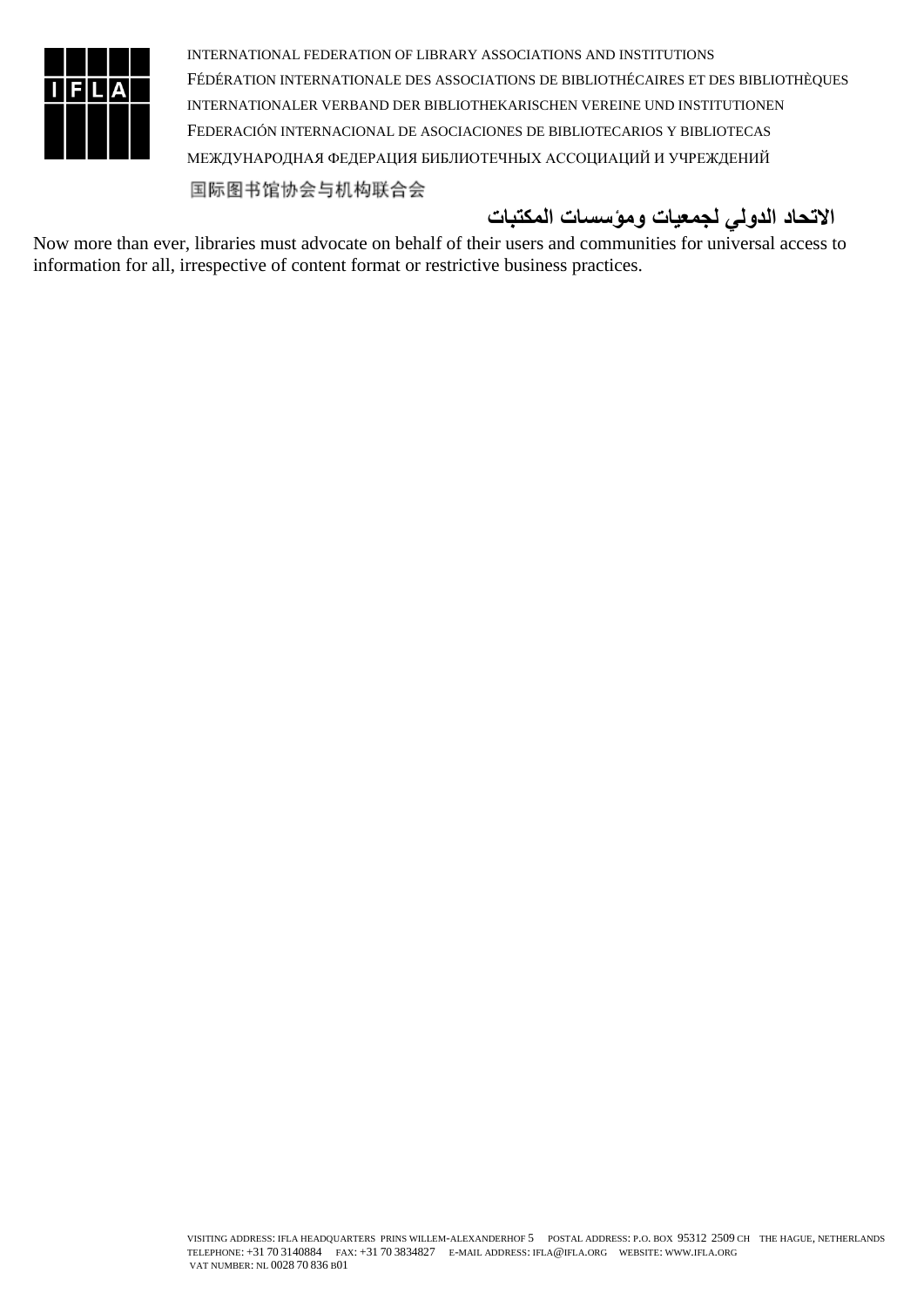

**االتحاد الدولي لجمعيات ومؤسسات المكتبات**

# **Appendix A**

# **e-Lending – Detailed Analysis**

#### **Legal concepts**

From a legal point e-Lending has nothing to do with lending. The basic legal concepts are derived from article 6 and 8 respectively of the WIPO Copyright Treaty (WCT), adopted in Geneva on December 20, 1996.

Article 6: Right of Distribution

(1) Authors of literary and artistic works shall enjoy the exclusive right of authorizing the making available to the public of the original and copies of their works through sale or other transfer of ownership.

(2) Nothing in this Treaty shall affect the freedom of Contracting Parties to determine the conditions, if any, under which the exhaustion of the right in paragraph (1) applies after the first sale or other transfer of ownership of the original or a copy of the work with the authorization of the author.

Article 8: Right of Communication to the Public

Without prejudice to the provisions of Articles 11(1)(ii), 11bis(1)(i) and (ii), 11ter(1)(ii), 14(1)(ii) and 14bis(1) of the Berne Convention, authors of literary and artistic works shall enjoy the exclusive right of authorizing any communication to the public of their works, by wire or wireless means, including the making available to the public of their works in such a way that members of the public may access these works from a place and at a time individually chosen by them.

# **Lending**

Within the conceptual system of copyright legislation lending constitutes a subgroup under the category "distribution". Only tangible objects can be distributed.

Lending may be defined as "making a tangible object available for use for a limited period of time and not for direct or indirect economic or commercial advantage" As opposed to "rental", which is "making a tangible object available for use for a limited period of time and for direct or indirect economic or commercial advantage."

The author of a work has the exclusive right of authorising the making available to the public of the original and copies of their works through sale or other transfer of ownership.

This right is normally exhausted after the first sale or other transfer of ownership of the original or a copy of the work with the authori**s**ation of the author. In some situations exhaustion may not apply when a work is imported and, in those countries where this is applicable, this is generally limited to the sale of the work (i.e. transfer of ownership) and not lending.

Because the distribution right is exhausted whoever buys the work, e.g. the book, may distribute it further, e.g. lend it to someone else. Lending is not an exception to the distribution right. There is no need for an exception.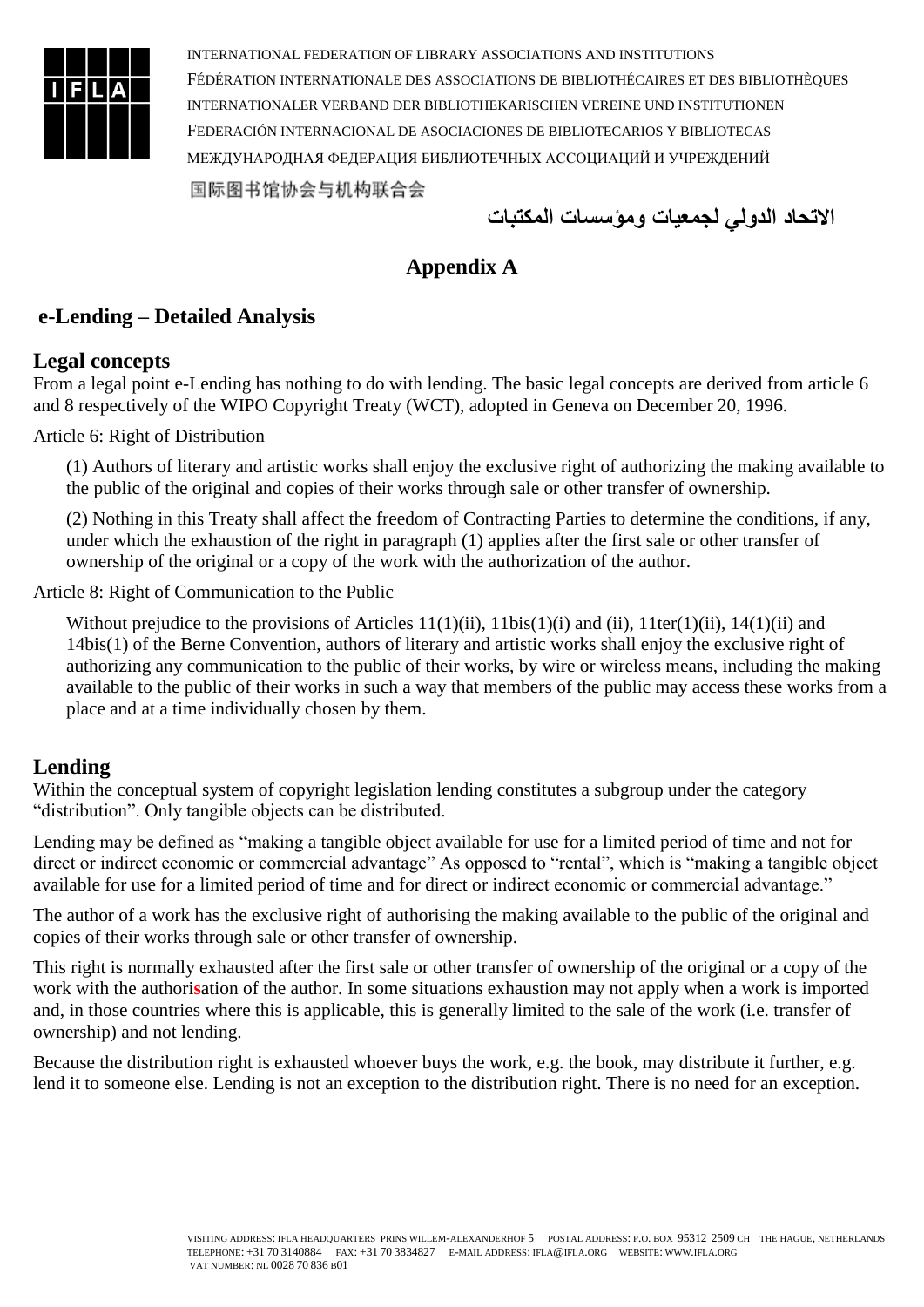

国际图书馆协会与机构联合会

**االتحاد الدولي لجمعيات ومؤسسات المكتبات**

The exhaustion of the author's distribution right is the legal basis for libraries being able to lend books to their users. This is the general rule following from WCT.<sup>36</sup>

# **E-Lending**

1

Within the conceptual system of copyright legislation e-Lending has been regarded as constituting a subgroup under the category of "communication to the public or making available to the public". A "communication to the public" takes place when the sender decides when the communication takes place. This typically applies to broadcasts. "Making available to the public" typically applies when a provider uploads a work in a database and gives users the possibility to access the database, and thereby the works, from a place and at a time chosen by the user.

The author (and other rights holders) has an exclusive right of authorising any communication to the public of their works, by wire or wireless means, including the making available to the public of their works in such a way that members of the public may access these works from a place and at a time individually chosen by them.

E-Lending might be defined as "making a digital object available for use for a limited period of time and not for direct or indirect economic or commercial advantage."

In practice e-Lending is done

- Either by giving the user access to the work for a period of time, after which the access is denied,
- Or by letting the user download a self-destructive version of the work to his own PC or reading device, so that the file is destroyed after a pre-determined period of time.

Contrary to lending, which is a form of distribution, e-Lending has been regarded as an online service and not subject to exhaustion after the first communication or making available of the work to the public. Therefore, any communication or making available to the public requires authorisation by the author (or other rights holders). This also applies to material (tangible) copies of works made by a user of such a service: e.g. when works are downloaded on reading devices.

The need of authorisation by the author (or other rights holders) can only be avoided to the extent that there are applicable exceptions to the Communication to the Public Right.

#### **Exhaustion and the sale of digital files**

Library organisations and consumer groups have been interested in questioning that exhaustions may not apply in the case of sale of digital files. The consumer's prime interest has been in enabling a second hand market for computer programs and music files. The libraries are interested in being able to lend digital files, which they have purchased, to their patrons without having to ask the rights holders for permission. There have been two important cases which have bearing on this question, one in Europe and one in USA.

 $36$  EU has in 1992 issued a Directive on rental and lending ((92/100/EEC), giving authors (and other rights holders) the exclusive right to authorize lending and rental of their works. However, Member States may derogate from the exclusive right in respect of public lending, provided that at least authors obtain remuneration for such lending. The effect of this is that the author's "lending right" is in reality a right to be remunerated for public lending undertaken by libraries.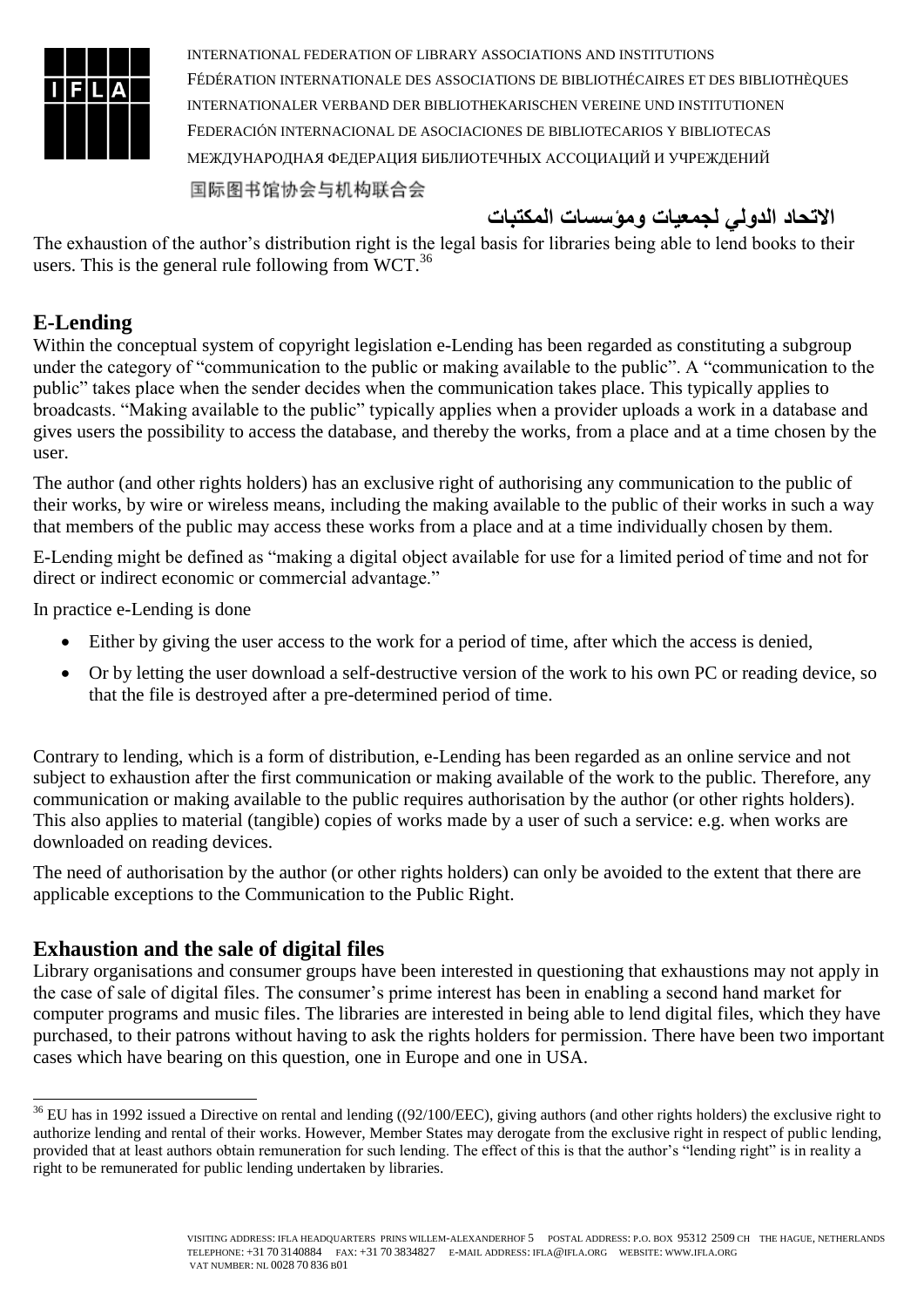

国际图书馆协会与机构联合会

**االتحاد الدولي لجمعيات ومؤسسات المكتبات**

The European Court of Justice has ruled that exhaustion might apply after the first sale of computer programs.<sup>37</sup> In Europe the copyright of computer programs is regulated by a special directive, Directive 2009/24, and the court warned that the result might not be the same with regard to other types of copyright protected works. Nevertheless, the Court has made an important observation regarding other types of works falling under the Infosoc Directive (Directive 2001/29). In Observation 52 the court says that:

> .. it follows from Article 6(1) of the Copyright Treaty, in the light of which Articles 3 and 4 of Directive 2001/29 must, so far as possible, be interpreted … that the existence of a transfer of ownership changes an 'act of communication to the public' provided for in Article 3 of that directive into an act of distribution referred to in Article 4 of the directive which, if the conditions in Article 4(2) of the directive are satisfied, can … give rise to exhaustion of the distribution right."

The point of the consideration is that the act of communication to the public (Infosoc art. 3) changes into an act of distribution (Infosoc art. 4) if there is a transfer of ownership. This follows from art. 6(1) of the WIPO Copyright Treaty (WCT), and WCT is a legal source of a higher order than the Directives. Therefore the Infosoc Directive should be interpreted by the application of this treaty.

This implies that in the EU, if a digital work is sold to a library, vendor or individual and the purchaser takes possession of the digital file, that exhaustion may apply and the work may be subsequently lent, resold or donated without rightsholder permission. This is the subject of ongoing litigation. When a work is licensed by the rightsholder (in many such situations the library or vendor may not possess the digital file at any time), transfer of ownership has not taken place and digital exhaustion does not apply. The issue of digital exhaustion is the subject of ongoing litigation and it is probable that there will be increased clarity on the subject in the coming months and years. Changes in the application of digital exhaustion may also be introduced through legislation.

The District Court, Southern District of New York, was presented with a case regarding the legality of re-sale of music files.<sup>38</sup> ReDigi had set up a system where sellers could upload music files they wanted to sell, and from where buyers might download them. The system was designed so that only one file existed at a time. ReDigi claimed that the reproductions involved were legal under Fair Use, and that the First Sale statute applied, i.e. that the author's right to control distribution of the files had been exhausted.

The judge ruled that the reproductions were not legal under the Fair Use provision. Moreover he denied that exhaustion after the First Sale applied. The reasoning behind this is interesting. While the European Court of Justice went into higher levels of abstraction in interpreting the legal concept in the light of WCT, Judge Sullivan of the District Court entered into the technical details of the matter:

> When a user on a network downloads a song from another user, he receives into his computer a digital sequence representing the sound recording. That sequence is magnetically encoded on a segment of his hard disk, and this segment of the hard disk is therefore a "phonorecord" within the meaning of the copyright statute…

1

<sup>&</sup>lt;sup>37</sup> European Court of Justice C-128/11

<sup>38</sup> UNITED STATES DISTRICT COURT SOUTHERN DISTRICT OF NEW YORK. No. 12 Civ. 95 (RJS). CAPITOL RECORDS, LLC, versus REDIGI INC., MEMORANDUM AND ORDER. March 30, 2013. RICHARD J. SULLIVAN, District Judge.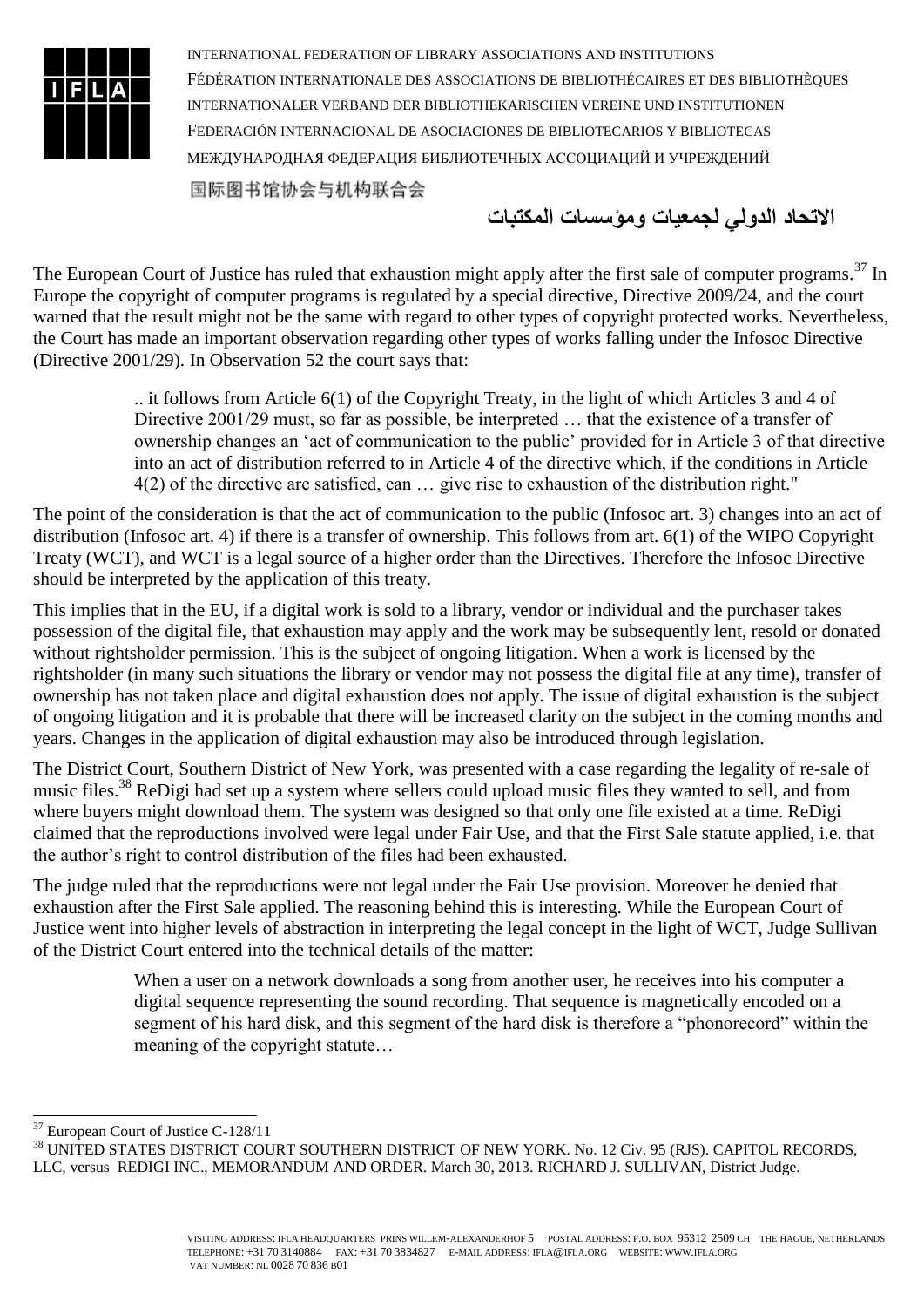

国际图书馆协会与机构联合会

# **االتحاد الدولي لجمعيات ومؤسسات المكتبات**

Here, a ReDigi user owns the phonorecord that was created when she purchased and downloaded a song from iTunes to her hard disk. But to sell that song on ReDigi, she must produce a new phonorecord on the ReDigi server. Because it is therefore impossible for the user to sell her "particular" phonorecord on ReDigi, the first sale statute cannot provide a defense. Put another way, the first sale defense is limited to material items, like records, that the copyright owner put into the stream of commerce. Here, ReDigi is not distributing such material items; rather, it is distributing reproductions of the copyrighted code embedded in new material objects, namely, the ReDigi server in Arizona and its users' hard drives.

Judge Sullivan concludes that "The statute plainly applies to the lawful owner's "particular" phonorecord, a phonorecord that by definition cannot be uploaded and sold on ReDigi's website."

#### **Conclusion**

It is very uncertain how the question of exhaustion of the distribution right of digital files may ultimately be decided. The approaches of the European Court of Justice and the New York District Court are very different but not necessarily contradictory. The European Court of Justice is interested in drawing the line between "communication to the public or making available to the public" on one side and "distribution" on the other. The conclusion is that if there is a transfer of ownership then it is distribution. The New York District Court focuses on what exactly is distributed, and finds that this is not the particular phonorecord, embedded on the first customer's hard disk, but a new reproduction. The first sale statute would apply if the first customer (the lawful owner) would sell her hard disk with the embedded phonorecord. But this is not the business model of ReDigi.

The ReDigi case boils down to whether it may be legal to make and distribute reproductions when the previous reproduction is destroyed after the new has been created. What they actually needed was the acknowledgement that a digital reproduction which replaces the original may be regarded as being the original. The court refused to do this on the grounds that 1) the present rules may be regarded as unsatisfactory, but they are not ambiguous, and 2) such an amendment of the copyright legislation is a legislative prerogative.

It will be interesting to see whether other courts demonstrate the same degree of restraint.

Harald von Hielmcrone / 9-3-2014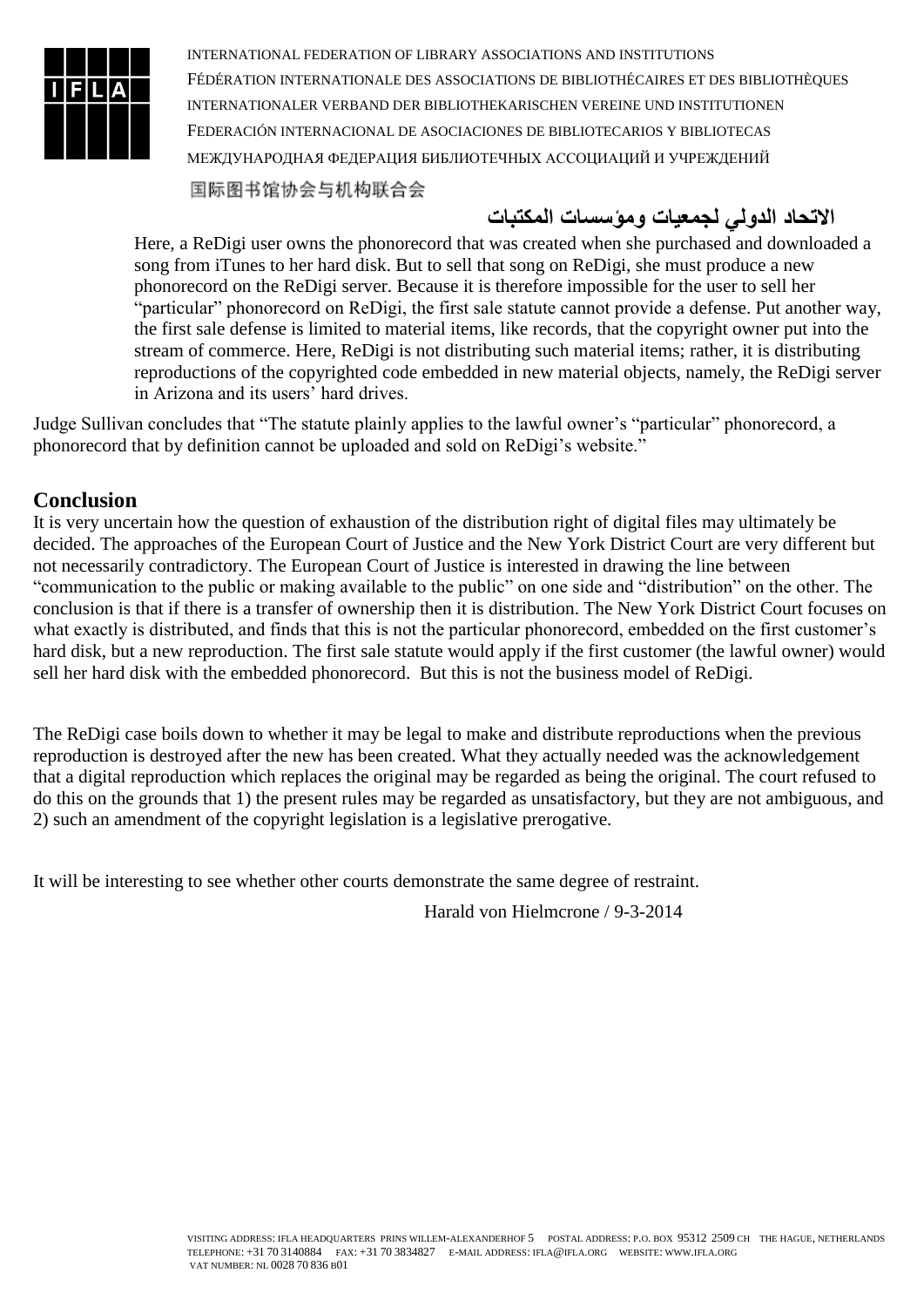

**االتحاد الدولي لجمعيات ومؤسسات المكتبات**

# **Appendix B**

# **ALA President's Letter to Publishers**

The following open letter from American Library Association President Maureen Sullivan was released in September 2012. At that time Penguin, Macmillan and Simon & Schuster were not making eBooks available to libraries.

*It's a rare thing in a free market when a customer is refused the ability to buy a company's product and is told its money is "no good here." Surprisingly, after centuries of enthusiastically supporting publishers' products, libraries find themselves in just that position with purchasing e-books from three of the largest publishers in the world. Simon & Schuster, Macmillan, and Penguin have been denying access to their e-books for our nation's 112,000 libraries and roughly 169 million public library users.*

Let's be clear on what this means: If our libraries' digital bookshelves mirrored the New York Times fiction best*seller list, we would be missing half of our collection any given week due to these publishers' policies. The popular "Bared to You" and "The Glass Castle" are not available in libraries because libraries cannot purchase them at any price. Today's teens also will not find the digital copy of Judy Blume's seminal "Forever," nor today's blockbuster "Hunger Games" series.*

*Not all publishers are following the path of these three publishers. In fact, hundreds of publishers of e-books have embraced the opportunity to create new sales and reach readers through our nation's libraries. One recent innovation allows library patrons to immediately purchase an e-book if the library doesn't have a copy or if there is a wait list they would like to avoid. This offers a win-win relationship for both publishers and library users since recent research from the Pew Internet Project tells us that library users are more than twice as likely to have bought their most recent book as to have borrowed it from a library.*

*Libraries around the country are developing mobile applications and online discovery systems that make it easier to explore books and authors on the go. Seventy-six percent of public libraries now offer e-books — double the number from only five years ago — and 39 percent of libraries have purchased and circulate e-readers. Public libraries alone spend more than \$1.3 billion annually on their collections of print, audio, video, and electronic materials. They are investing not only in access to content and devices, but also in teaching the skills needed to navigate and utilize digital content successfully.*

*Librarians understand that publishing is not just another industry. It has special and important significance to society. Libraries complement and, in fact, actively support this industry by supporting literacy and seeking to spread an infectious and lifelong love of reading and learning. Library lending encourages patrons to experiment by sampling new authors, topics and genres. This experimentation stimulates the market for books, with the library serving as a de facto discovery, promotion and awareness service for authors and publishers.*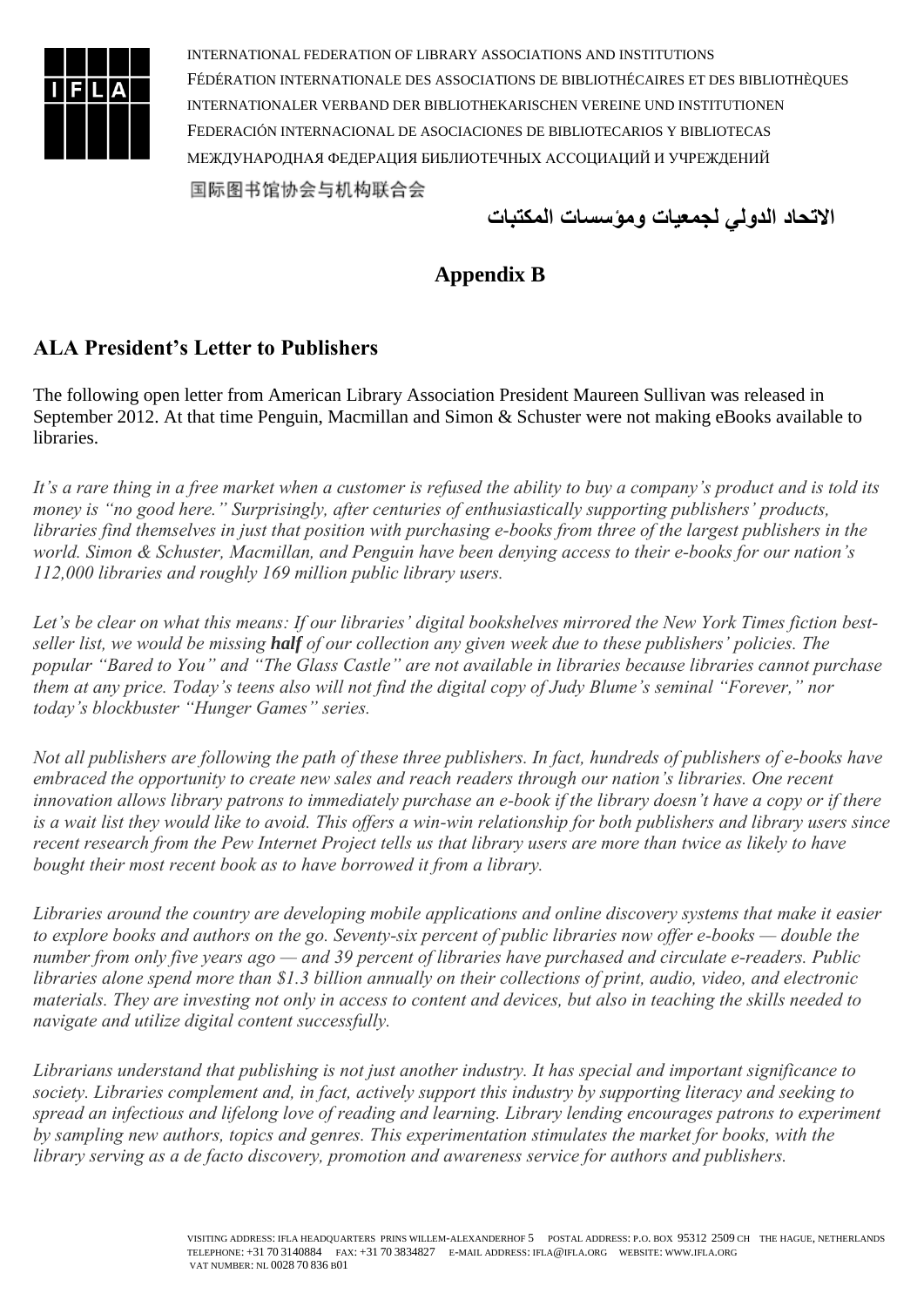

国际图书馆协会与机构联合会

# **االتحاد الدولي لجمعيات ومؤسسات المكتبات**

*Publishers, libraries and other entities have worked together for centuries to sustain a healthy reading ecosystem — celebrating our society's access to the complete marketplace of ideas. Given the obvious value of libraries to publishers, it simply does not add up that any publisher would continue to lock out libraries. It doesn't add up for me, it doesn't add up for ALA's 60,000 members, and it definitely doesn't add up for the millions of people who use our libraries every month.*

*America's libraries have always served as the "people's university" by providing access to reading materials and educational opportunity for the millions who want to read and learn but cannot afford to buy the books they need. Librarians have a particular concern for vulnerable populations that may not have any other access to books and electronic content, including individuals and families who are homebound or low-income. To deny these library users access to e-books that are available to others — and which libraries are eager to purchase on their behalf is discriminatory.*

*We have met and talked sincerely with many of these publishers. We have sought common ground by exploring new business models and library lending practices. But these conversations only matter if they are followed by action: Simon & Schuster must sell to libraries. Macmillan must implement its proposed pilot. Penguin must accelerate and expand its pilots beyond two urban New York libraries.*

*We librarians cannot stand by and do nothing while some publishers deepen the digital divide. We cannot wait passively while some publishers deny access to our cultural record. We must speak out on behalf of today's — and tomorrow's — readers. The library community demands meaningful change and creative solutions that serve libraries and our readers who rightfully expect the same access to e-books as they have to printed books.*

*So, which side will you be on? Will you join us in a future of liberating literature for all? Libraries stand with readers, thinkers, writers, dreamers and inventors. Books and knowledge — in all their forms — are essential. Access to them must not be denied.*

# **AAP Response**

The Association of American Publishers issued the following response to the ALA letter September 2012.

*On September 24, the recently-elected president of the American Library Association, Maureen Sullivan, released a harshly critical open letter to the US publishing industry about e-lending. The following is a statement from the Association of American Publishers:* 

*Publishers and local libraries have had a lifelong partnership dedicated to increasing literacy and nurturing the love of reading. The publisher members of AAP provide libraries with innumerable free resources, programs and services — all designed to serve their cardholders, inform their librarians and sustain the vitality of their institutions.* 

*Publishers recognize libraries' interest in serving their customers and we want books to have the widest distribution possible. The issues surrounding e-lending, however, are not as simple as Ms. Sullivan claims. Publishers support the concept of e-lending but must solve a breadth of complex technological, operational, financial and other challenges to make it a reality. Each publishing company is grappling individually with how to*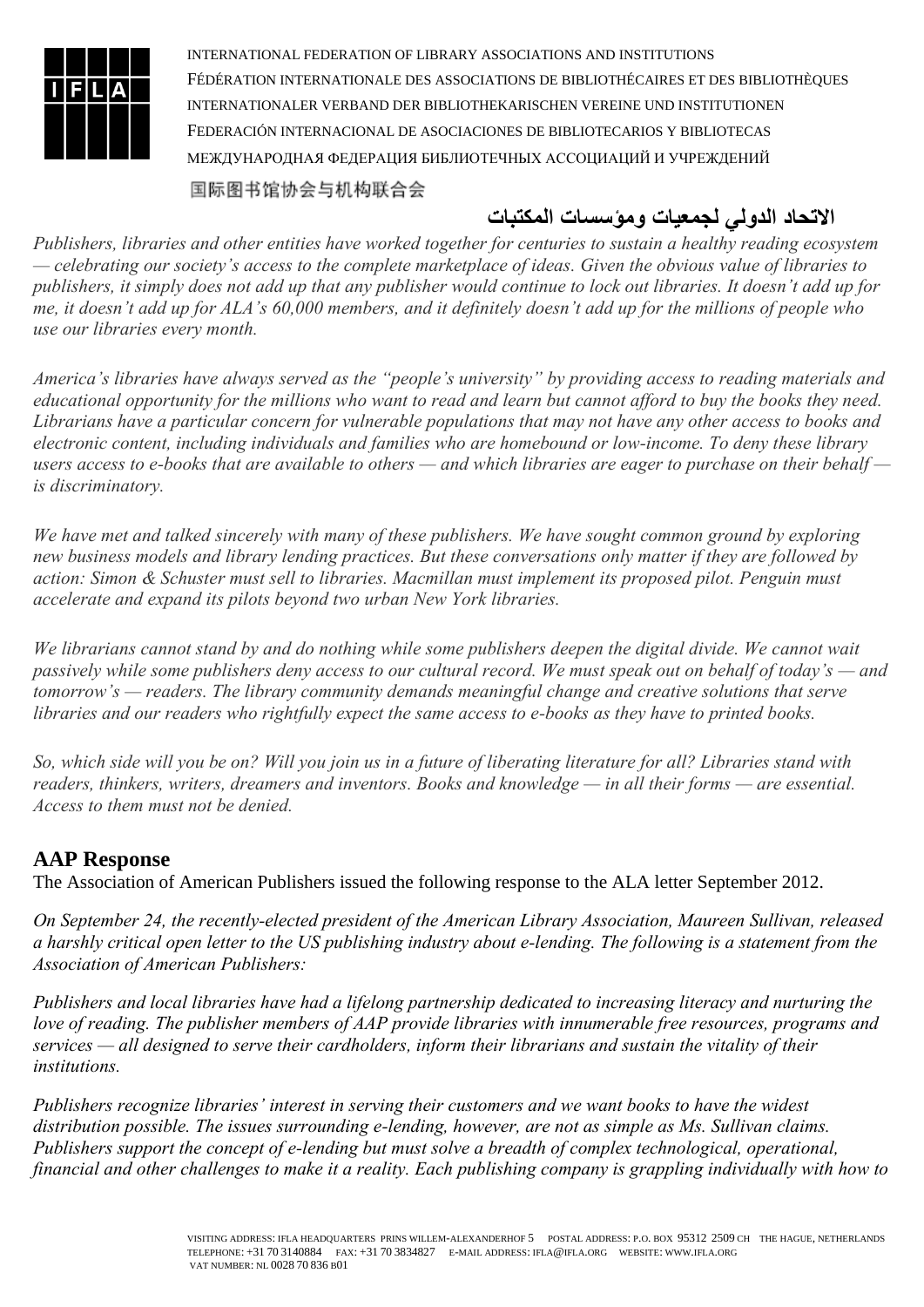

国际图书馆协会与机构联合会

# **االتحاد الدولي لجمعيات ومؤسسات المكتبات**

*best serve the interests of its authors and readers, protect digital intellectual property rights and create this new business model that is fair to all stakeholders. And while the 9000-plus library systems' non-profit status permits them to convene, debate and reach consensus on these issues, commercial publishers cannot likewise come together due to antitrust restrictions.* 

*Within the narrow scope of our authority as a trade association, AAP has tried to help advance the dialogue on elending between libraries and publishers. The session we organized for former ALA leadership at our Annual Meeting remains our most-watched online video. In that spirit, AAP is set to host an event to be held in a few days welcoming Ms. Sullivan and providing her with a platform to speak to more than 100 members of the publishing community.* 

*At a time when individual publishing houses are more actively engaged than ever in exploring viable solutions to e-lending, we are disappointed that the new leadership at ALA chose this path, with this particular timing, to criticize those efforts.*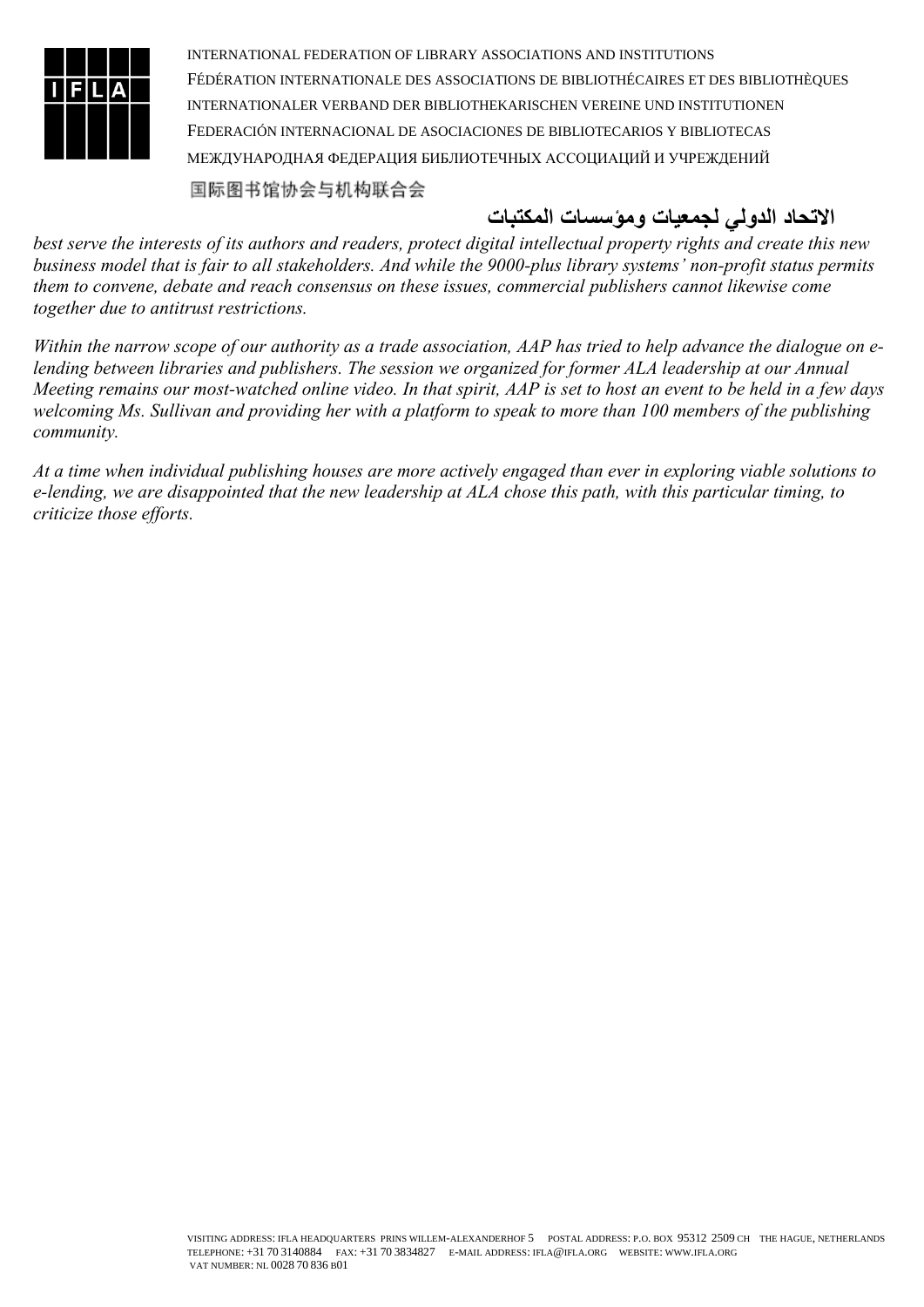

**االتحاد الدولي لجمعيات ومؤسسات المكتبات**

# **Appendix C**

# **IFLA Principles for Library eLending Background**

Digital content has been an important component of library collections for over two decades. Until relatively recently this content largely comprised access to aggregated databases of newspapers, scientific and technical journals and speciali**s**ed monographs. Since 2010 the huge escalating increase in the purchase of eReaders by consumers in some markets, and the corresponding increase in the commercial availability of trade eBooks<sup>39</sup> in turn has led to increased demand for eBooks in public libraries.

Library acquisition and usage of digital databases, typically published by scholarly publishers, was addressed in the IFLA *Licensing Principles* (2001) which presented "a set of basic principles that should prevail in the contractual relationship and written contracts between libraries and information providers".<sup>40</sup> While some areas of concern are common to both types of digital content, issues of library access to trade eBooks differ fundamentally from databases that assume a willing information provider and where the focus is usually on negotiated access. Trade eBook publishing, which is evolving rapidly, presents libraries with different technical, legal and strategic challenges which have led in some cases to confusion and frustration for libraries and their users, as well as publishers and authors.

In 2011, the IFLA Governing Board tasked a Working Group to propose actions which IFLA and its members should consider to address the situation. In April 2012, the eLending Working Group produced a [background paper](http://www.ifla.org/publications/background-paper-on-e-lending-2012) and commissioned a "think-piece", *"Libraries, e-Lending and the Future of Public Access to Digital Content"* that formed the basis for discussion at an [expert meeting](http://www.ifla.org/news/ifla-hosts-expert-meeting-on-e-lending-in-libraries) in November 2012. In February 2013, *[Principles for Library eLending](http://www.ifla.org/node/7418)* were approved by the Governing Board to assist libraries in addressing issues relating to the inclusion of downloadable eBooks in library collections.

The eBook environment is rapidly changing and IFLA has updated the IFLA *Principles for Library eLending* to reflect this*.* The revised *Principles* maintains a focus on the acquisition of eBooks, the importance of copyright exceptions and limitations, accessibility, continuity of access including the ability to preserve and user privacy with a revised preamble and more concise wording.

#### **Preamble**

1

The arrival of the internet age and the proliferation of digital content have heralded a new and exciting phase in the democratisation of information, ideas, and knowledge – arguably at least as potent and transformative as any other event in recorded history. However, despite the myriad of innovative social and economic benefits attached to widespread digital distribution and access to information and content, there are disturbing signs that in the realm of public access, the clock is turning back in certain areas.

At this stage in the evolution of digital dissemination of text-based content, libraries and their users wish at a minimum to be able to obtain and use an eBook in the same way they can obtain and use a print book. However, libraries are facing the new reality where they are often constrained from acquiring commercially available eBooks for their collections under acceptable terms and conditions. For example, some trade

 $39$  Trade books are usually distributed through retail channels for sale to a general audience.

<sup>40</sup> <http://www.ifla.org/publications/ifla-licensing-principles-2001>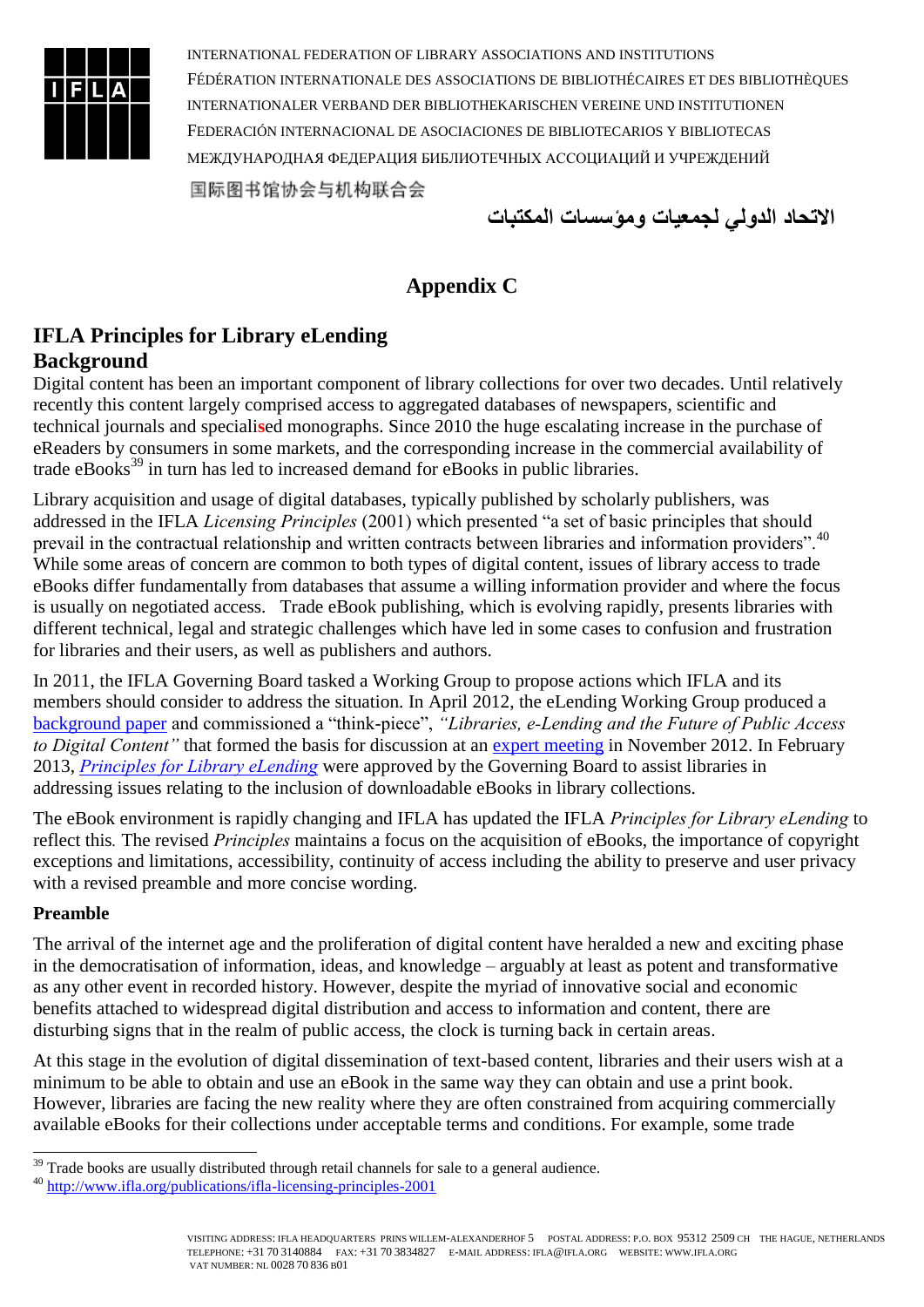

国际图书馆协会与机构联合会

# **االتحاد الدولي لجمعيات ومؤسسات المكتبات**

publishers and authors are withholding sales when they believe that access to eBooks by libraries may undermine retail sales and thereby reduce royalties.

The exhaustion of rights for digital content is an issue of increasing legal debate and uncertainty. Rights holders operate on the assumption that they can control all subsequent uses of digital works following initial access by the purchaser. This assumption has been the subject of legal proceedings in several countries. Should an consensus emerge that exhaustion should be applied for digital works in the same way it applies to physical objects (i.e. that reselling and lending is permissible without rightsholder approval as long as one copy of the same work remains one copy) a number of the IFLA principles will be achievable. Should the rightsholders interpretation prevail that they can control all post-first sale uses of digital works, the library's public service mission of ensuring societal access to written culture over time will be undermined.

The *IFLA Principles on eBooks in Libraries* is based on the assumption that it is necessary for libraries and publishers/authors to agree to reasonable terms and conditions for the library acquisition of eBooks, thus allowing libraries to fulfil their mission of guaranteeing access to knowledge and information for their communities. While we need solutions that support the publisher's and author's financial viability, it is not acceptable for a publisher or author to restrict a library's ability to license and/or purchase otherwise commercially available eBooks for library collections.

If the practice of withholding eBooks from libraries continues, publishers/authors should be required in legislation to make eBooks available to libraries under reasonable terms and conditions. In countries where publishers and authors receive public financial support, the argument for government mandated public access to published works through libraries is especially strong.

Libraries worldwide operate with a fundamental mission of providing access to information and, while acknowledging that regional differences exist in technological capacity and maturity of the eBook marketplace, this mission is universal and should prevail.

#### **Principles**

- 1. **A library must have the right to license and/or purchase any commercially available eBook without embargo.** If titles are withheld from the library market by publishers and/or authors, national legislation should require such access under reasonable terms and conditions. Libraries must be able to determine their own acquisitions by choosing specific titles from publisher or distributor listings in support of their mandate to provide community access to information and knowledge.
- 2. **A library must have access to eBooks under reasonable terms and conditions and at a fair price.** Terms of access should be transparent and costs predictable to enable the library to operate within its budget and funding cycles.
- 3. **eBook licensing/purchase options must respect copyright limitations and exceptions available to libraries and their users in national law**, such as the right to:
	- a. Copy a portion of the work
	- b. Re-format the work for preservation purposes if it is licensed and/or purchased for permanent access
	- c. Provide a temporary copy of the work to another library in response to a user request
	- d. Reformat a work to enable access for people with print disabilities
	- e. By-pass a technological protection measure for the purpose of exercising any noninfringing purpose.